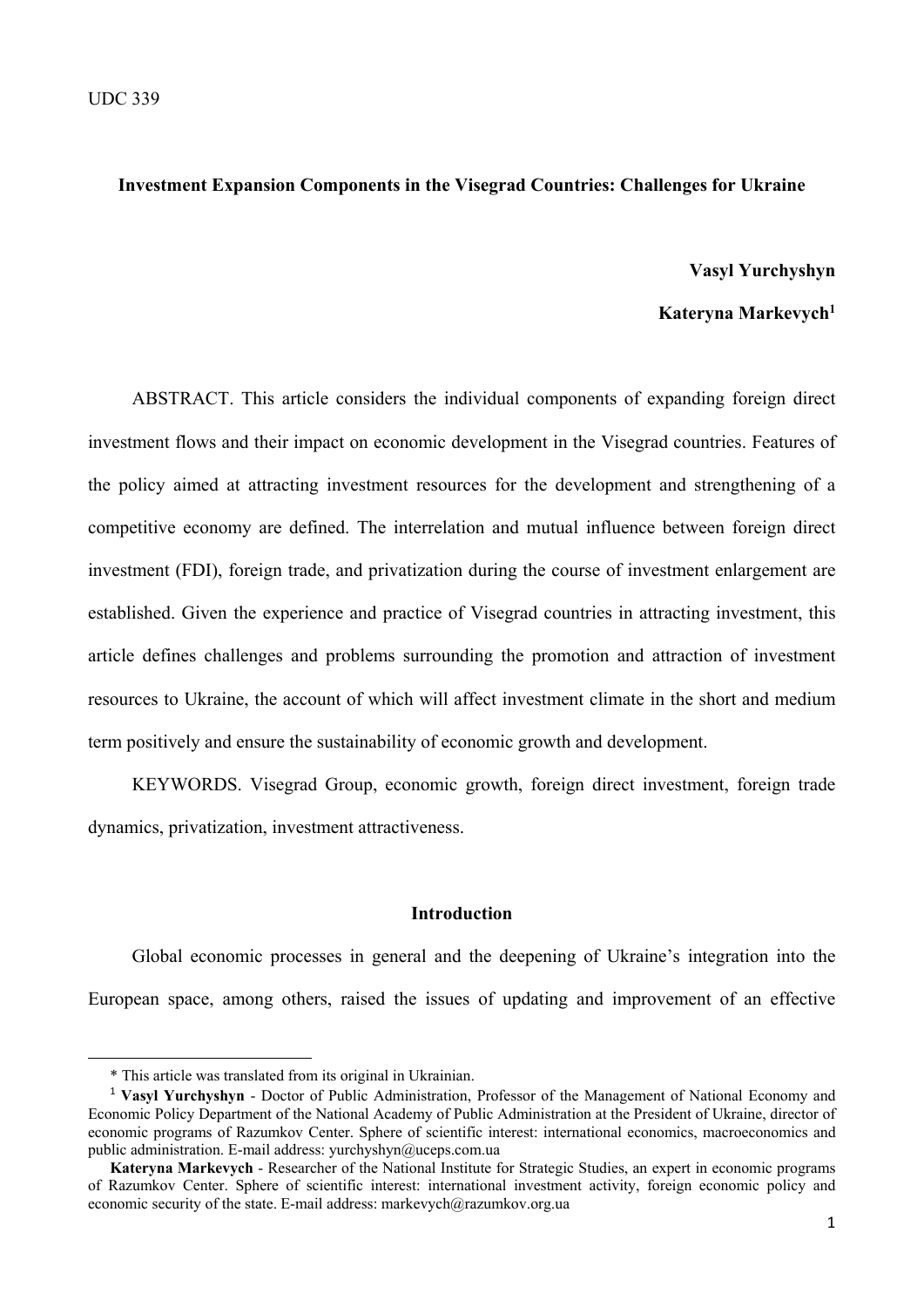external economic strategy of the state. The measures to achieve this should include both internal transformations, especially regarding formation of an innovation-investment economy model and effective use of foreign economic expansion potential, taking into account positive international experience.

The dynamic competitive environment of the global economy requires continuous updating and strengthening of international economic relations, and sustainable investment expansion for those countries who do not want to stay on the sidelines of contemporary global processes. As Table 1 shows, the share of investment in fixed assets in the structure of global GDP over the past decade is growing steadily; while during the 1980s' it barely exceeded 20%, in recent years it has grown up to  $24\%^2$ . At the same time, the expansion of the global trading system is also inextricably linked to investment flows, especially the foreign direct investment. So while in 1980-1990 every dollar of FDI accounted for over USD 20-30 of exports of goods and services, in the post-crisis period this figure dropped to USD 15-17, while the share of accumulated FDI in world GDP has more than tripled<sup>3</sup>, which is a sign of the increased FDI importance in the global economy.

# *Table 1* **SOME INDICATORS OF THE GLOBAL ECONOMY`S DEVELOPMENT,**

|                               | 1990  | 2005-2007 | 2011  | 2012  | 2013  |
|-------------------------------|-------|-----------|-------|-------|-------|
|                               |       | (avg.)    |       |       |       |
| FDI inflow                    | 0.20  | 1.49      | 1.70  | 1.33  | 1.45  |
| FDI inward stock              | 2.08  | 14.79     | 21.12 | 23.30 | 25.46 |
| Exports of goods and services | 4.10  | 15.03     | 22.38 | 22.60 | 23.16 |
| Gross fixed capital formation | 5.07  | 11,80     | 16.50 | 17 17 | 17.67 |
| GDP (current prices)          | 22.33 | 51.28     | 71.31 | 72.81 | 74.28 |

## **\$ trillion**<sup>4</sup>

There is no doubt that, despite some reduction in the current rate of economic growth of the global economy, global trade and investment flows will continue to play an increasingly greater role

<sup>&</sup>lt;sup>2</sup> In most dynamic developing countries, the share of investment in GDP is much higher. For example, in China, South Korea, Hong Kong, the figure reached 30-40%. Similarly, in successful European countries during the drastic transformations (in 1990) it was 24-28%.

<sup>&</sup>lt;sup>3</sup> Today, new agreements on promoting trade regimes (primarily the establishment of free trade areas) in most cases are accompanied by agreements on investment protection and promotion. 4

<sup>&</sup>lt;sup>4</sup> World Investment Report 2014: Investing in the SDGs: An Action Plan. [Electronic resource] - Access: http://unctad.org/en/PublicationsLibrary/wir2014\_en.pdf.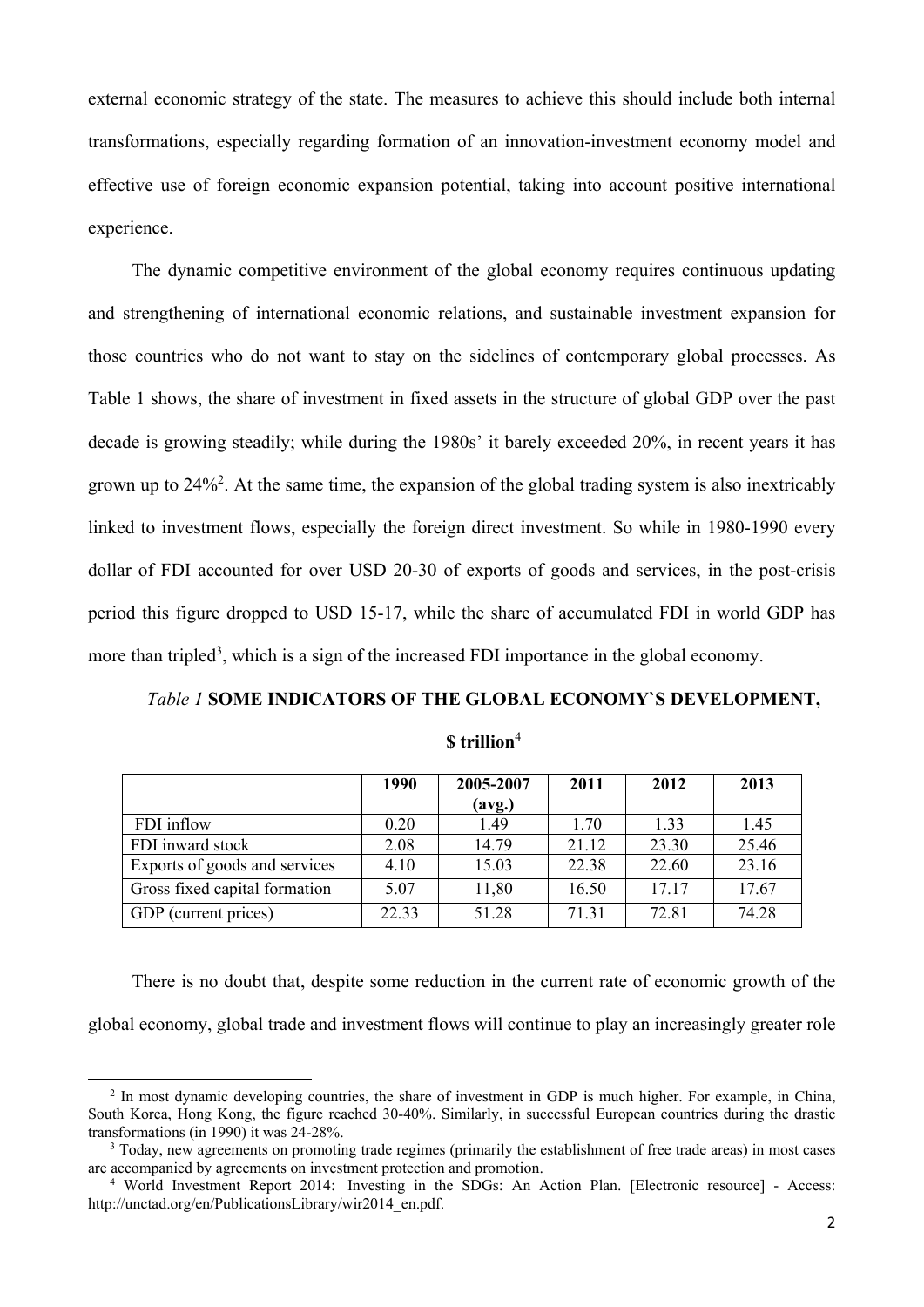in the development of both individual countries and entire regions. This requires strengthening the consistency of government policy in promoting the economic development, and meanwhile it is reasonable to review and utilize "best practices" – i.e. the experience of countries, which have successfully developed and/or transformed their national economies and today occupy a worthy place in the international division of labor<sup>5</sup>.

In this context, it may be essential for Ukraine to reference the experience of Central European countries who have managed to actively attract foreign capital by creating favorable investment climates, and who have transformed their economies, becoming full members of the European Community within a relatively short time. Among these countries, we single out the *so*called Visegrad Four (V4) consisting of Poland, Slovakia, Hungary, and the Czech Republic<sup>6</sup>, whose experience in transformation processes in general and the use of investment preferences in particular is fundamental for Ukraine<sup>7</sup>.

It is due to consistent investment expansion and strengthening that these countries managed to implement a policy of sustainable development, achieving a relatively high rate of growth not only in transformation (1990's - early 2000s'), but also in the post-crisis period (2011-2012 to date). Although the experience of the convergence policy and FDI impact on development of V4 countries is widely presented in foreign literature<sup>8</sup>, it seems that investment expansion components deserve

<sup>&</sup>lt;sup>5</sup> See, in particular: Investments to Ukraine's economy: status, issues, and needs / A. Rachok, L. Shanghina, V. Yurchyshyn and others. // National Security and Defence. - 2006 – No. 6 - p. 3-52. [In Ukrainian].

<sup>&</sup>lt;sup>6</sup> Let's recall that in 1991, the Presidents of Poland, Hungary and Czechoslovakia agreed on the creation of an informal union of their countries. Soon, after formation of independent Slovakia and Czech Republic and the quartet (which was also called Visegrad Four), the countries formed a Central European Free Trade Agreement CEFTA, which proved to be a very successful instrument for promoting the convergence and development, and after some time CEFTA was joined by Slovenia, Croatia, Romania, Bulgaria, Moldova, the countries of the former Yugoslavia, and Albania. Although after the EU accession, the countries of V4 withdrew from CEFTA (like Bulgaria and Romania), however, the said Association continues to operate successfully.

 $<sup>7</sup>$  Unfortunately, it should be noted that almost every year the President and the Government of Ukraine declare the</sup> need to create a favorable investment environment. However, the results are still quite unsatisfactory, Ukraine remains among the least attractive countries for investment in Europe.

<sup>&</sup>lt;sup>8</sup> See, in particular: *Bevan A.A*. The Determinants of Foreign Direct Investment in Transition Economies [Electronic resource] / A. A Bevan, S. Estrin // William Davidson Institute. Working Paper - 2000 - №342 - Access mode: http://wdi.umich.edu/files/publications/workingpapers/wp342.pdf.; *Kawecka-Wyrzykowska E.* (ed.) Five years of the EU eastward enlargement. Effects on Visegrad countries: lessons for the future [electronic resource] / E. Kawecka-Wyrzykowska (ed.) // Warsaw School of Economics, 2009- Access: http://www.researchgate.net/publication/261975402 Five Years of the EU Eastward Enlargement Effects on Vis egrad\_Countries\_Lessons\_for\_the\_Future\_by\_Elbieta\_Kawecka-Wyrzykowska.; *Landesmann M.* Redirecting the growth model in Central and Eastern Europe: Policy issues / M. Landesmann, V. Gligorov // WIIW, Current Analyses and Forecast - February 2010. - P.1-22 .; *Lim S.* How investment promotion affects attracting foreign direct investment: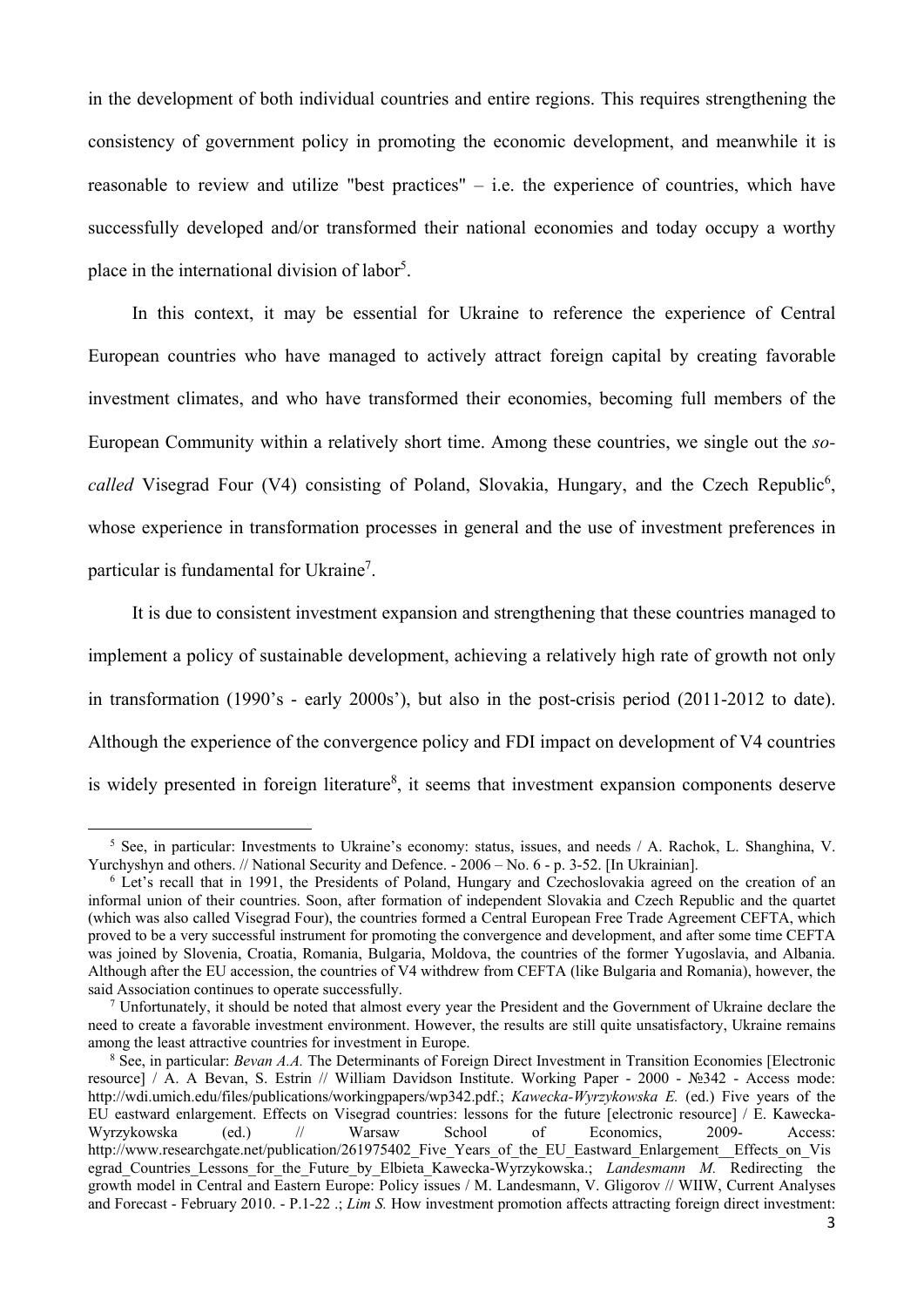more attention, since they could have helped revive transformation processes in Ukraine. Therefore, the focus of this study will be FDI's importance in improving macroeconomic stability in the Visegrad countries.

#### **Institutional Investment Expansion Factors**

It should be recalled that the modern globalized world is characterized by an increasing freedom of capital flows, which can bring both positive shifts and cause unforeseen complications in the countries. Certainly, the safest and preferred (among various capital flows) are foreign direct investment through which the countries can not only receive modern equipment and technology, but also promote the inclusion of relevant enterprises in the international division of labor, improve management, and increase resource efficiency (including human resources) which is especially important for ascending<sup>9</sup> countries. Therefore, the most important components of public policy usually include the activities and mechanisms of attracting the foreign capital, especially direct investment, which allow for stable long-term benefits.

The positive impact of FDI on accelerating the economic development is exercised through  $10$ :

- maintaining the GDP growth by an additional increase in direct investments (as a component of investments in the structure of GDP by end-use categories);

- promotion of economic growth through increased productivity (as a determining factor of production);

<u> 1989 - Johann Stoff, amerikansk politiker (d. 1989)</u>

Analytical argument and empirical analyses [electronic resource] / S. Lim // International Business Review. - 2008 - Vol. 17, Issue 1 - pp. 39‐53 - Access: http://www.sciencedirect.com/science/article/pii/S0969593107001035; *Resmini L.* The determinants of foreign direct investment in the CEECs. New evidence from sectoral patterns [electronic resource] / L. Resmini // Economics of Transition. - 2000 - Vol. 8, №3 - pp. 665‐689 - Access: http://onlinelibrary.wiley.com/doi/10.1111/ecot.2000.8.issue-3/issuetoc; *Hanousek J.* Direct and Indirect Effects of FDI in Emerging European Markets: A Survey and Meta-Analysis [electronic resource] / J. Hanousek, E. Kočenda, M. Maurel // Economic Systems. - 2011 - №3 - pp. 301-322 - Access: http://www.sciencedirect.com/science/article/pii/S0939362511000367; *Wojciechowski L.* The Determinants of FDI Flows from the EU-15 to the Visegrad Group Countries - A Panel Gravity Model Approach / L. Wojciechowski // Entrepreneurial Business and Economics Review - 2013. - №1 (1) - pp.7-22; *Vozhnyak M.* Integration and development through real technological convergence. Experience of Poland and lessons for Ukraine / M. Vozhnyak, D. Firsht, L. Yablonskii // International Economic Policy. - 2014 – No. 2 (21) - P. 32-51. [In Ukrainian].

<sup>9</sup> The ascending economies (emerging economies/markets) include the developing countries and countries with economies in transition.

<sup>&</sup>lt;sup>10</sup> See, in particular, Investments to Ukraine: status, issues, and needs / A. Rachok, L. Shanghina, V. Yurchyshyn et al. // National Security and Defence - 2006 – No. 6 - P. 3-52. [In Ukrainian].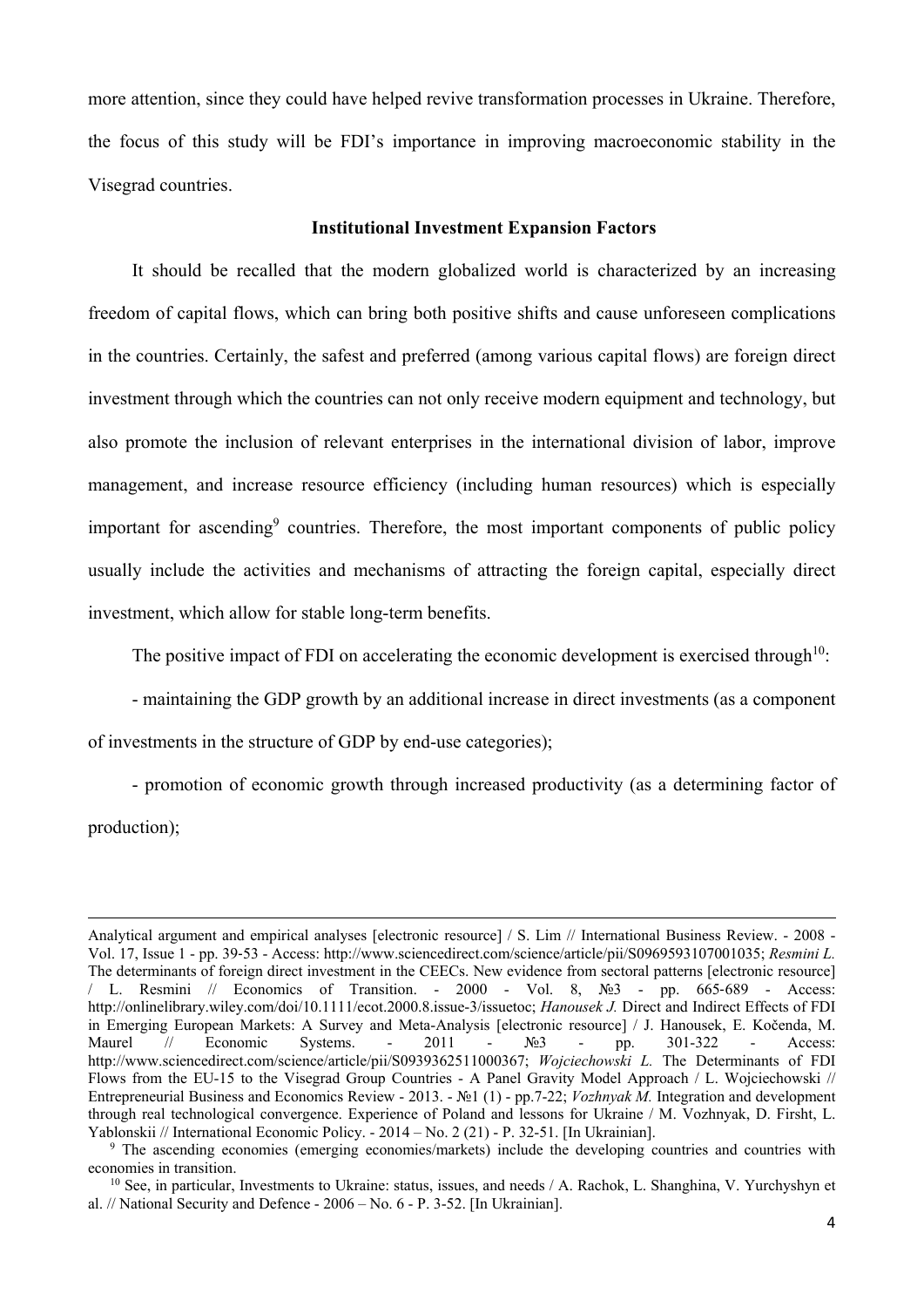- creation of new employment opportunities (including as a result of restructuring of public enterprises);

- formation of highly competitive and dynamic export-oriented sectors (including through inclusion in existing and newly created global production networks).

In general, the positive impact of FDI is manifested through the growth and strengthening of enterprises with foreign participation and their influence on the business of domestic producers, i.e. foreign enterprises and enterprises with foreign capital are the most dynamic and productive, which increases the motivation of domestic producers to use their benefits, including "process" and "managerial" ones, to ensure their own competitiveness. These traits are especially characteristic of the V4. As can be seen from Table 2, the employment rates in these undertakings and their total sales, including the exports, grew significantly within a relatively short period.

# *Table 2* **SHARE OF FOREIGN INVESTMENT ENTERPRISES IN EMPLOYMENT AND**

| SALES, % OF TOTAL <sup>11</sup> |  |  |  |  |
|---------------------------------|--|--|--|--|
|---------------------------------|--|--|--|--|

|          | <b>Employment</b> |      |      | <b>Sales volumes</b> | <b>Export</b> |      |
|----------|-------------------|------|------|----------------------|---------------|------|
|          | 1998              | 2001 | 1998 | 2001                 | 1998          | 2001 |
| Poland   | 26.0              | 32.9 | 40.0 | 52.0                 | 52.3          | 66.2 |
| Slovakia | 18.5              | 36.4 | 36.2 | 59.3                 | 59.0          | 74.9 |
| Hungary  | 44.9              | 45.2 | 70.0 | 72.5                 | 85.9          | 87.9 |

FDI inflow allows improvement in the production efficiency of more than just enterprises to which investment is are directly targeted. Thus, international experience shows that  $12$ :

- there is a *so-called* "efficiency spillover" effect from the companies with attracted FDI to the other, resulting in increased productivity and competitiveness of the economy as a whole<sup>13</sup>;
- the more successful country reforms are, the easier it is to attract the foreign investment;

<sup>&</sup>lt;sup>11</sup> *Hunya G*. FDI in the new EU borderland [electronic resource] / G.Hunya // INDEUNIS Papers - 2006, February - p.26 - Access: http://indeunis.wiiw.ac.at/index.php?action=filedownload&id=64.

<sup>&</sup>lt;sup>12</sup> See, in particular, the World Economic Outlook. Globalization and External Imbalances 2005 // IMF - April 2005. [electronic resource] - Access: http://www.imf.org/external/pubs/ft/weo/2005/01/.

<sup>&</sup>lt;sup>13</sup> Learn more about the spillover patters, in particular, in *Fedorov E*. Evaluation of horizontal and vertical spillovereffects from direct foreign investment in Russia. / E. Fedorova, Y. Barykhina // Issues of economy. - 2015. – No. 3. - P. 46-60. [In Russian].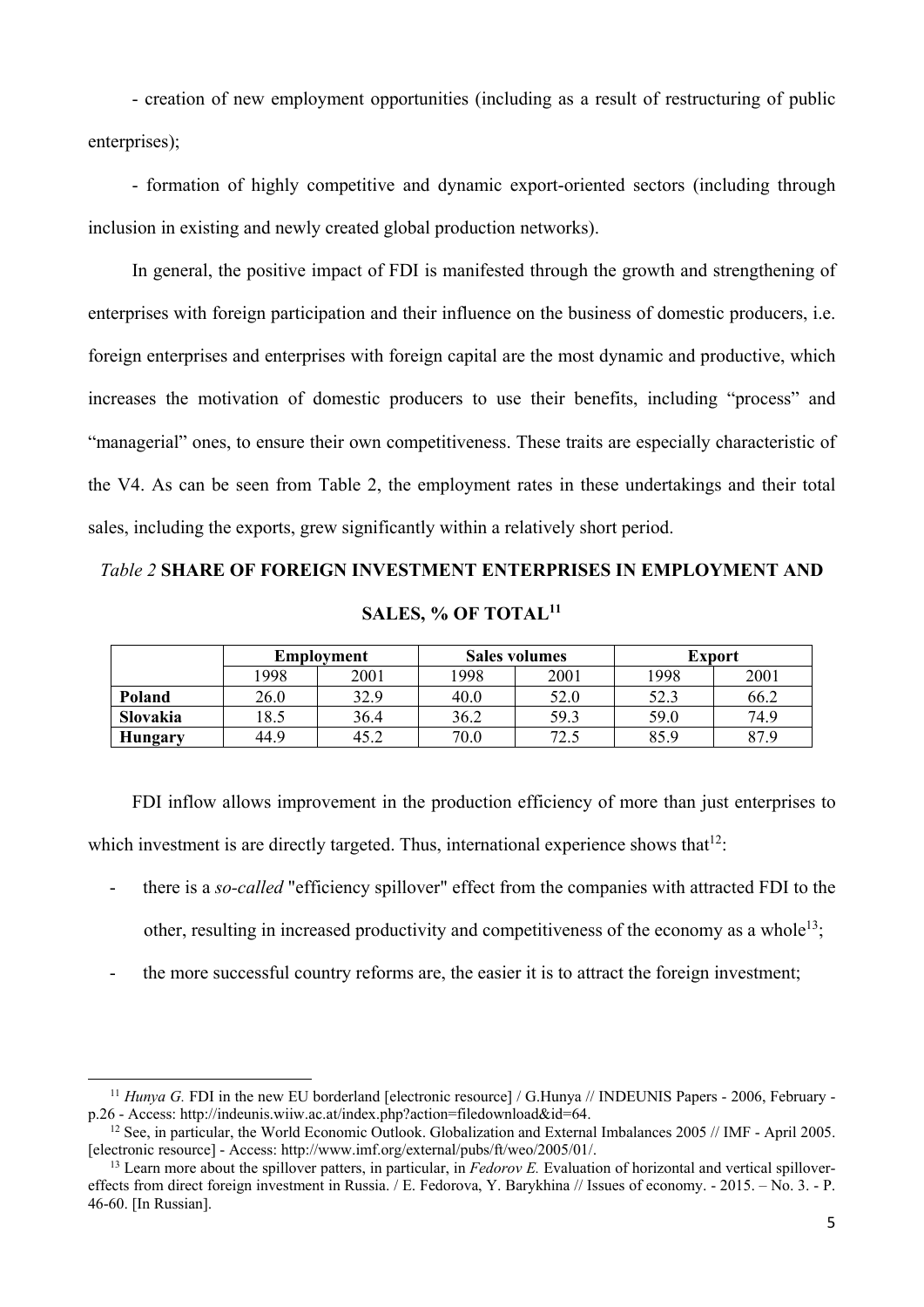- there is a steady relationship between the efficiency of public policies (including the ensuring of macroeconomic stability, a low budget deficit, transformational changes) and structure (by type, source, orientation) of capital flows into the country.

These positive influences are best manifested in the V4 countries. Thus, by 1990, FDI in these countries were virtually absent. However, already the first decade of transformation (1990s'), which was marked by resolute institutional and economic transformation, opened up the opportunities for rapid development of private entrepreneurship<sup>14</sup>, demonopolization, production efficiency and effectiveness (Table 3) resulting in a sustainable increase of citizens' welfare and improvement of quality of life standards.

# *Table 3* **KEY REFORMS OF ECONOMIC TRANSFORMATIONS OF THE V4**

# **COUNTRIES**<sup>15</sup>

| <b>Direction</b>                            | <b>Events</b>                                                                                                                                                                                                                                                                                                                    |
|---------------------------------------------|----------------------------------------------------------------------------------------------------------------------------------------------------------------------------------------------------------------------------------------------------------------------------------------------------------------------------------|
| Liberalization                              | Cancellation of trade protectionism; elimination of administration of prices,<br>wages, interest rates, exchange rates etc., abolition of obligatory mediation of the<br>state in foreign economic activity.                                                                                                                     |
| <b>Property</b><br>reform                   | Privatization of small and large enterprises, restructuring of large enterprises,<br>creation of new private enterprises, establishment of hard budget constraints,<br>strengthening of property rights and creation of institutions of corporate governance.                                                                    |
| <b>Financial</b><br>markets<br>deregulation | Building of institutional foundations for functioning of the autonomous<br>banking and financial system; development of real deregulation of financial markets;<br>implementation of regulatory standards for financial markets mandatory in the EU.                                                                             |
| <b>Labor market</b><br>deregulation         | Limiting the government interference in the functioning of the labor market,<br>increasing the freedom of employers regarding the employment, time, forms of<br>employment, wages, and attraction of labor resources freed in the course of reform.                                                                              |
| <b>Commodity</b><br>market<br>deregulation  | Elimination of the state industrial and trade monopolies; providing all<br>economic operators with the right to export and import without having to obtain a<br>license (with certain exceptions, in particular on the import of weapons and military<br>equipment, radioactive materials etc., and export of energy resources). |

Certainly, the economic transformation in V4 countries created a tension in some areas, but due to coherence and consistency of economic policies, the countries managed to achieve positive results. In fact, we can speak of two waves of relatively high economic dynamics: *first,* since the

 <sup>14</sup> The private sector indeed began to play a dominant role in the economy of the V4. So, while at the beginning of transformation processes, the private sector delivered 11-28% of GDP, in 1995 it was 60-70%, and in 2010 - 75-80% of GDP. The share of employment in the private sector reached 73-75% of the total employment of countries in question. – See, in particular: *Borish M.S.* Private Sector Development in the Visegrad Countries [electronic resource] / MS Borish, M. Noel // IMF - Access: http://www.imf.org/external/pubs/ft/fandd/1996/12/pdf/borish.pdf

<sup>&</sup>lt;sup>15</sup>Compiled based on materials of the Convergence of economic models in Poland and Ukraine: Monograph / [D. Lukyanenko, V. Chuzhykov, M.G. Vozhnyak et al.]; scientific editor D. Lukyanenko, V. Chuzhykov, M. Vozhnyak. - K.: KNEU, 2010 – 719 p. [In Ukrainian].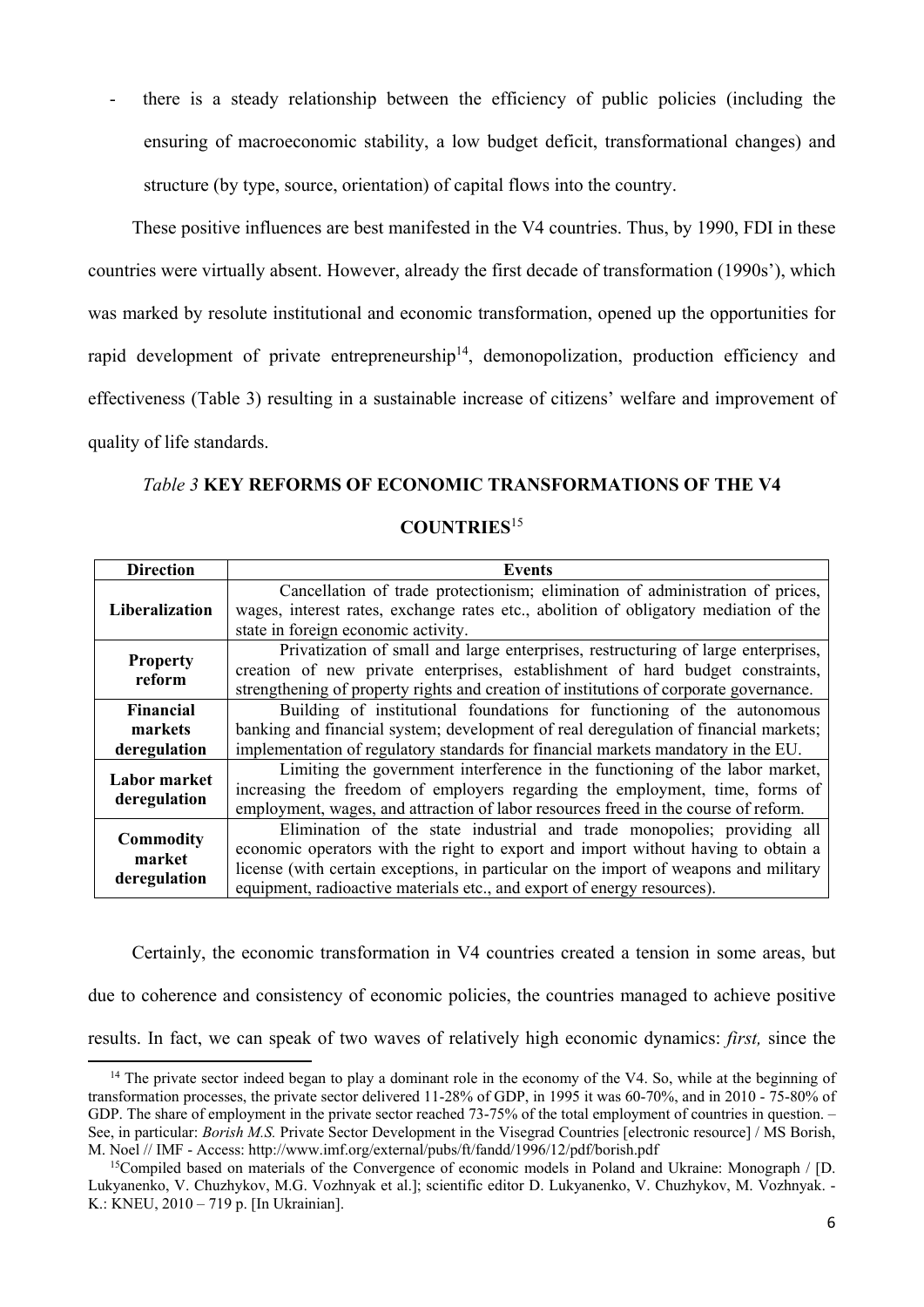early 1990s until 2000-2002 (formation of economic and institutional foundations of a market economy), and *second,* integration strengthening from 2002-2003 to the crisis of 2008-2009 (Fig. 1). We cannot talk about the beginning (2013-2014) of the "third" (post-crisis) wave of the V4 countries, because economic deceleration in the "old" EU member states can have a restrictive effect on the European economy as a whole.



**Fig. 1.** Real GDP growth, (annual  $\%$ )<sup>16</sup>

Let's note that the V4 countries' readiness to join the EU became a factor for further transformation, since the integration guidance identifies a number of "updated" requirements which, in turn, provided incentives to investment expansion, competitiveness improvement and economic strengthening. So:

- investment attraction requires new knowledge, skills, management skills of managers, a higher level of enterprises' competitiveness, which, at the same time, strengthens the export potential of the country (especially in engineering and other technological fields);

<sup>16</sup> World Economic Outlook Reports - IMF [electronic resource] - Access: https://www.imf.org/external/ns/cs.aspx?id=29 (issues from different years).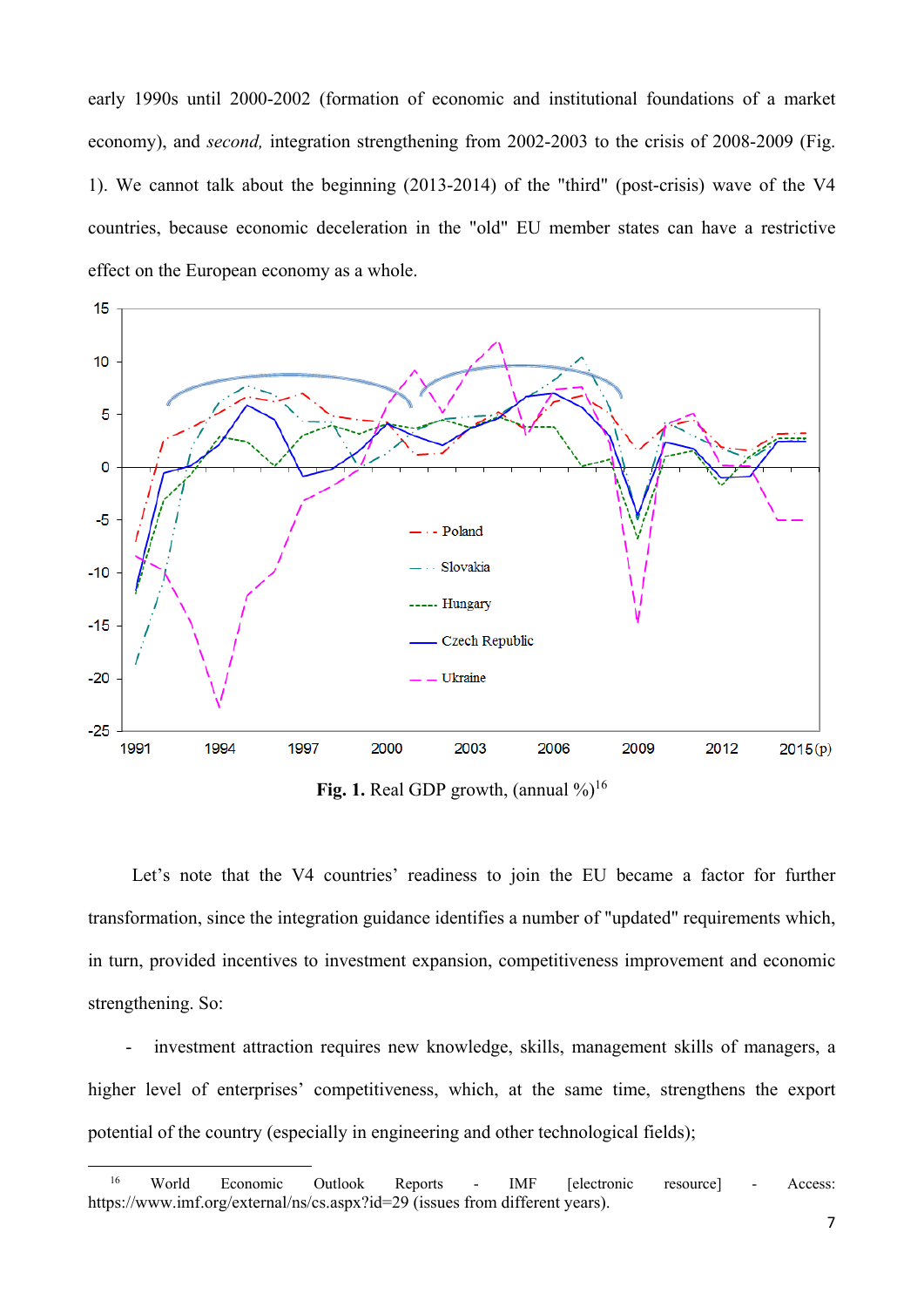- small and medium enterprises from Western Europe are starting to invest more boldly in new EU member states, though they were afraid to do this before 2004 (because of high political and economic risks, and significant cross-border costs);

- the multinationals implement additional structural changes aimed at wider inclusion of new areas in their own production and consumer networks. Still, the investors were attracted by lower wages in the Eastern European countries compared to the Western European ones, higher productivity in many economic sectors, as well as tax incentives, traditionally introduced by transformation countries.

Undoubtedly, these findings can be directly transferred to the current Ukrainian economic environment, which requires fundamental transformations.

It should be noted that integration processes in V4 countries exhibit a consistent and longterm nature; the countries introduced measures in different areas to improve the competitiveness of industries and products. Therefore, the direct entry of the V4 countries to the EU, although it provided the countries additional benefits and improved the perceptions of their economic environment by international business, was not clearly pronounced. Furthermore, additional factors of economic acceleration ("second wave") were the result of decisive institutional reforms implemented before the V4 countries joined the EU<sup>17</sup>.

We'd like to note that the results of the economic acceleration and convergence policies were tangible and eloquent; in all V4 countries in 2000, the GDP per capita was twice higher than the corresponding figures of 1990, and positions in the Human Development Index (HDI) were fixed in a narrow range of 30-40, which correlate with those of developed countries (Fig. 2). As indicated, during the 2000s, the V4 countries managed to extend the dynamics of significant improvement of economic indicators (another doubling of GDP per capita), but progress in other public areas varied considerably; in particular, Hungary's performance in the HDI even worsened.

<sup>&</sup>lt;sup>17</sup> *Balcerowicz E.* Economy in Poland after EU Accession [Electronic resource] / E. Balcerowicz // Beyond Transition - 2007, January-March - Access: www.cefir.ru/download.php?id=1011. [In Russian].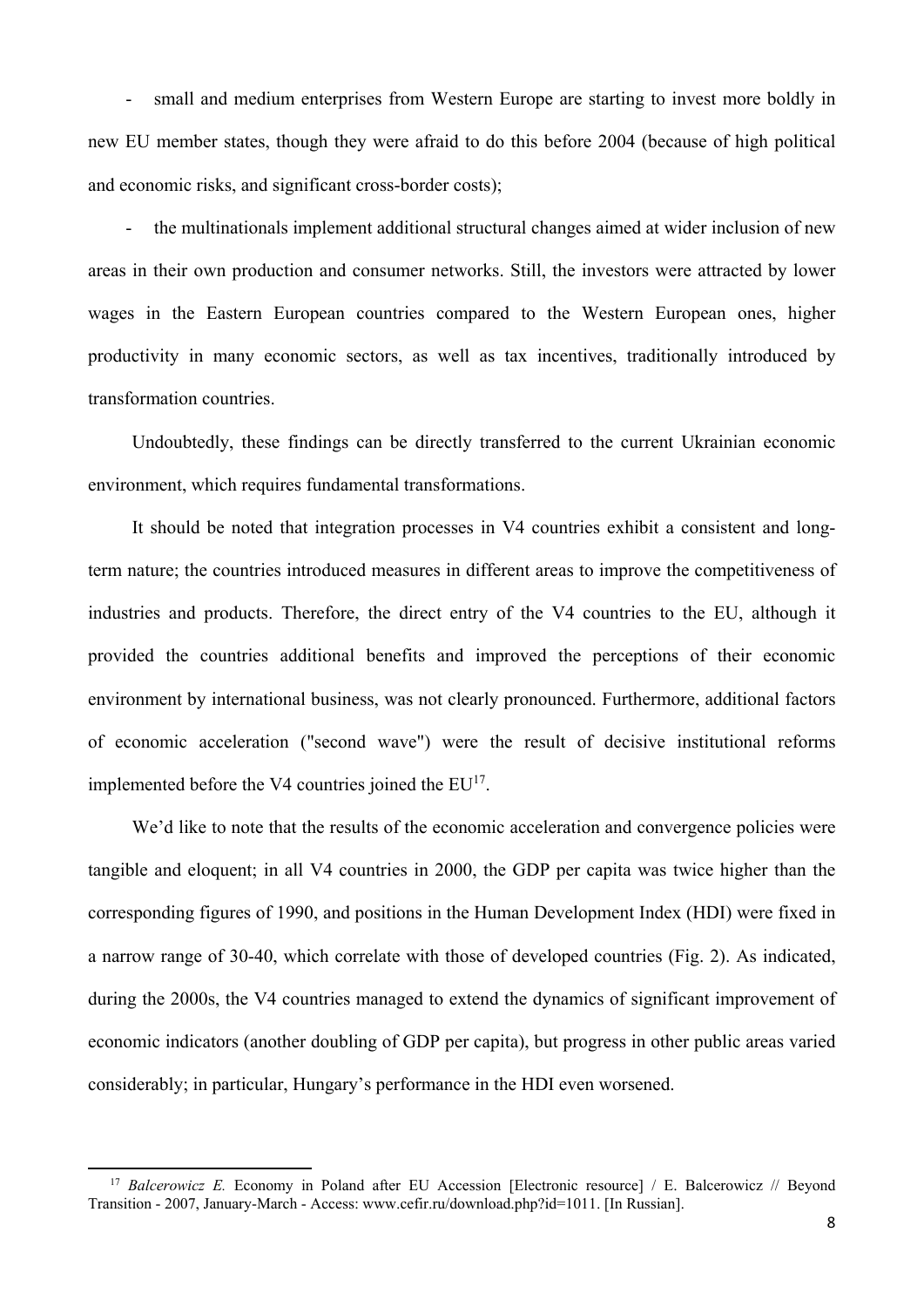

**Fig.2.** GDP per capita (\$, vertical axis) and countries place in the UN Human Development Index (horizontal  $axis$ )<sup>18</sup>

In this context, Ukraine's losses are clearly evident; with very good "starting" conditions<sup>19</sup>. the country not only failed to achieve good economic acceleration (Fig. 1), but also incurred significant loss in quality of life, which rejected it (Ukraine) to the second half of the HDI rating (Figure 2).

## **Investment Expansion Importance**

It was extremely important for V4 development that the countries quickly and almost completely focused on EU accession, and their investment processes have become especially accelerated since the early 2000s', when the fundamental political decisions on the imminent EU

<sup>&</sup>lt;sup>18</sup> Done by authors on the information basis of Human Development Reports - UNDP [electronic resource] - Access: http://hdr.undp.org/en/reports (various years).

<sup>&</sup>lt;sup>19</sup> So, in 1990, Ukraine was ahead of Poland by HDI and GDP per capita, and featured the highest potential for successful market reforms among the former Soviet republics. In particular, as estimated by Deutsche Bank, Ukraine ranked first place, and was characterized by a high estimated degree of industrialization, agriculture, export opportunities, and mineral resources. - For details, see the Convergence of economic models in Poland and Ukraine: Monograph / [D. Lukyanenko, V. Chuzhykov, M.G. Vozhnyak et al.]; scientific editors D. Lukyanenko, V. Chuzhykov, M. Vozhnyak. - K.: KNEU, 2010 - 719 p. [In Ukrainian].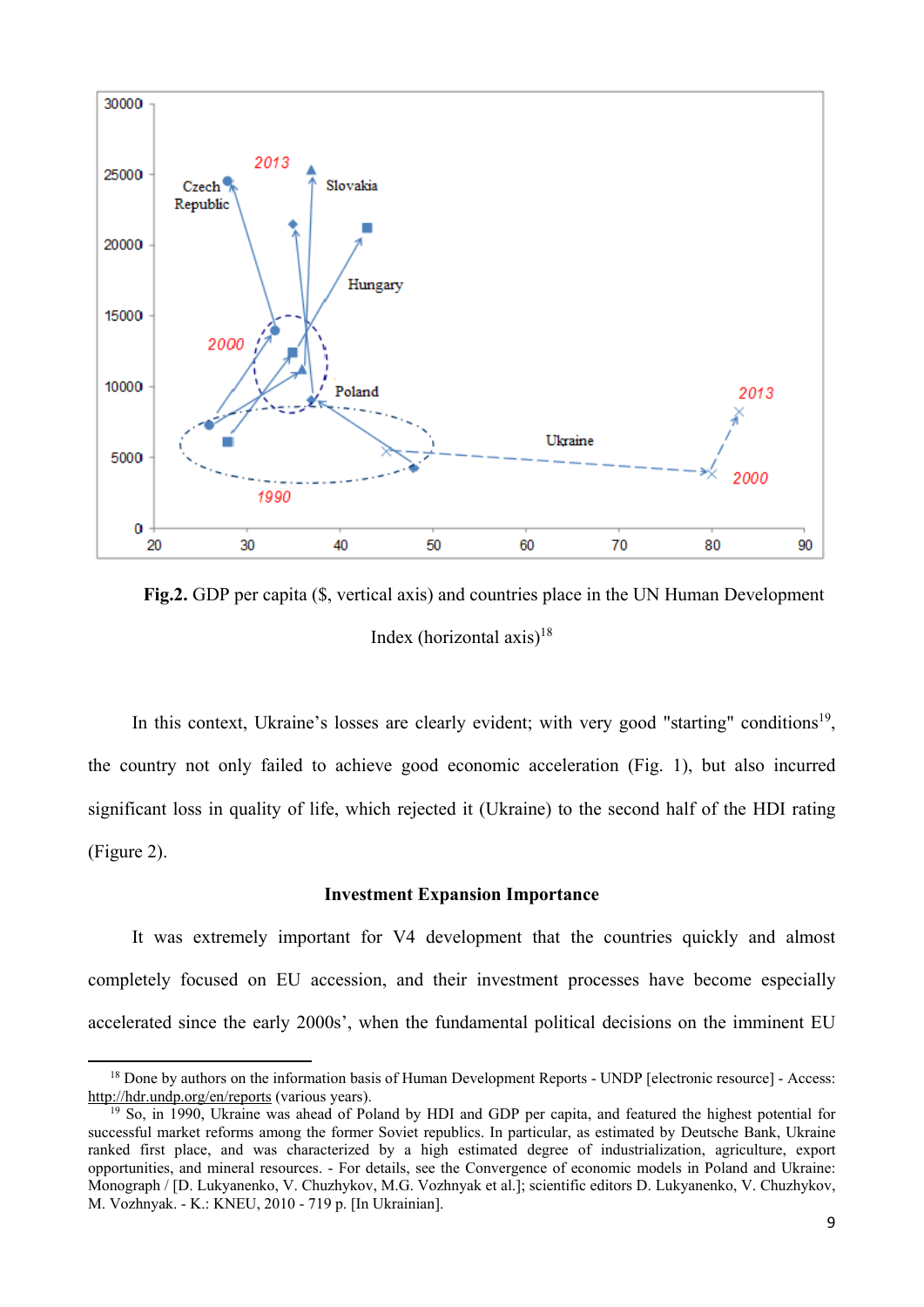accession were made. The combination of expanding trade and investment caused the acceleration and strengthening of the integration process, which, in turn, ensured the sustainability of economic growth, improving the structure of the economy in general and exports in particular.

This not only opened up the highly absorbent markets of the developed European countries, but also actively promoted the export of European investment capital in V4; the majority of FDI came from the "old" EU member states (Table 4.). At the end of 2013, the total amount of FDI raised by V4 countries amounted to about \$ 558 billion. The leader among these countries in FDI raising was Poland, where the volume of FDI reached \$ 252 billion (45% of the total FDI raised by V4 countries).

# *Table 4* **FDI INWARD STOCK IN THE V4 COUNTRIES FROM INDIVIDUAL EU COUNTRIES, € billion**<sup>20</sup>

|                    | 2000  | 2003 | 2006 | 2009 | 2011 |
|--------------------|-------|------|------|------|------|
| Austria            | 4.6   | 2.0  | 20.1 | 31.0 | 30.7 |
| <b>Netherlands</b> | 7.3   | 30.9 | 49.7 | 70.6 | 69.2 |
| Germany            | l 4.1 | 28.0 | 48.0 | 51.8 | 58.8 |
| France             | 5.0   |      | 18.3 | 25.0 | 28.6 |

The importance of FDI for development of V4 countries is clearly shown by their place in the capital accumulation. In developed and stable economies, the share of FDI in the said accumulation usually ranges within 4-17% of the total investment<sup>21</sup>, but for the Visegrad countries, its share in some years of the transformation period exceeded 50% (Table 5).

#### *Table 5* **FDI INFLOWS AS A PERSENTAGE OF GROSS FIXED CAPITAL FORMATION**<sup>22</sup>

|                | 1995 | 1999 | 2003 | 2007 | 2013 |
|----------------|------|------|------|------|------|
| Poland         | 14.8 | 17.7 | 13.1 | 23.8 | 7.4  |
| Slovakia       | 53.3 | ⇁    | 12.8 | 23.7 |      |
| <b>Hungary</b> | 54.2 | 28.7 | 6.3  | 15.2 |      |
| <b>Czech</b>   | 14.0 | 36.7 | 7.3  | 15.1 | 8.2  |
| Republic       |      |      |      |      |      |

<sup>20</sup> *Hunya G.* Mutual trade and investment of the Visegrad countries before and after their EU accession / G. Hunya, S. Sándor Richter // Eastern Journal of European Studies - 2011, December. - Volume 2, Issue 2 - r.77-91. 21 *A. Bevan* The impact of EU accession prospects on FDI inflows to central and eastern Europe [electronic

resource] / A. Bevan, E. Saul, G. Heather  $\frac{1}{\sqrt{2}}$  Sussex European Institute, Policy Paper - 2001 -  $\frac{1}{\sqrt{2}}$  Access: http://www.mcrit.com/scenarios/visionsofeurope/documents/one%20Europe%20or%20Several/A%20Bevan%20S%20 Estrin%20H%20Grabbe.pdf<br><sup>22</sup> World Investment Report 2014: Annex Tables - UNCTAD [electronic resource] - Access:

http://unctad.org/en/pages/DIAE/World%20Investment%20Report/Annex-Tables.aspx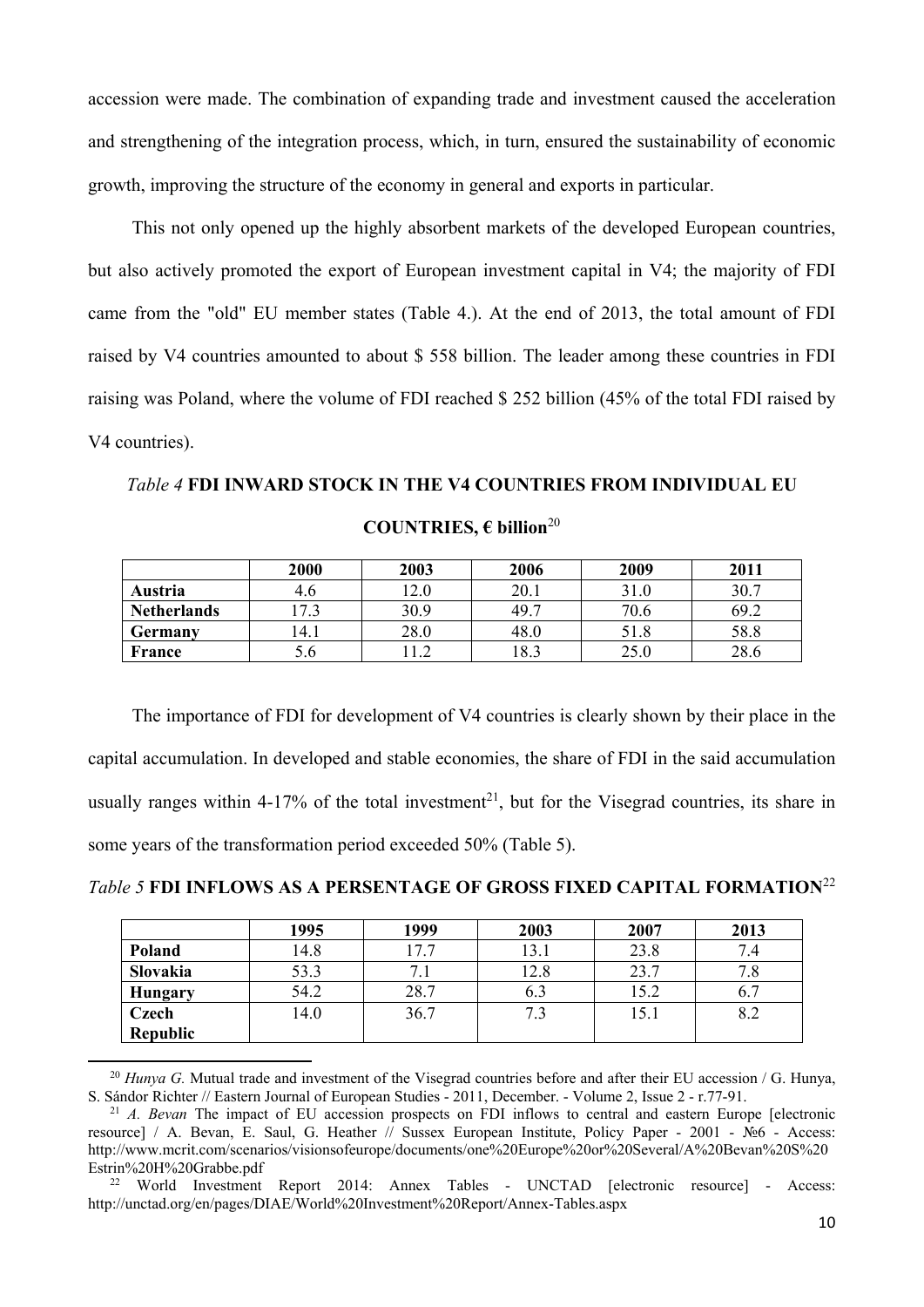Sustained economic growth, and the need for a competitive economy required the V4 countries to import significant volumes, primarily technologies, modern components and raw materials, which worsened the foreign trade balances. However, the current imports combined with FDI became the factors of competitiveness and economic growth.

According to international practice, the amount of resources determined by the current account (CA) and FDI, is associated with economic dynamics. This is because both CA and FDI are the resources generating a fast and direct<sup>23</sup> impact of the current economic environment (Figure 3). In V4 countries, FDI largely financed the CA deficit (mainly due to high import needs, as specified)<sup>24</sup>. Therefore, the positive significance of FDI for the V4 countries is also explained by the fact that they actually addressed the issue of very significant foreign trade deficits.



## **Hungary**

 $^{23}$  ... though in the system of national accounts FDI are classified as capital (not current) resources, but in the context of the growth sources, the specified "combination" is often in focus <sup>24</sup> Only in Hungary FDI backlogged, the imports dynamics, and the country had to extend the debt financing.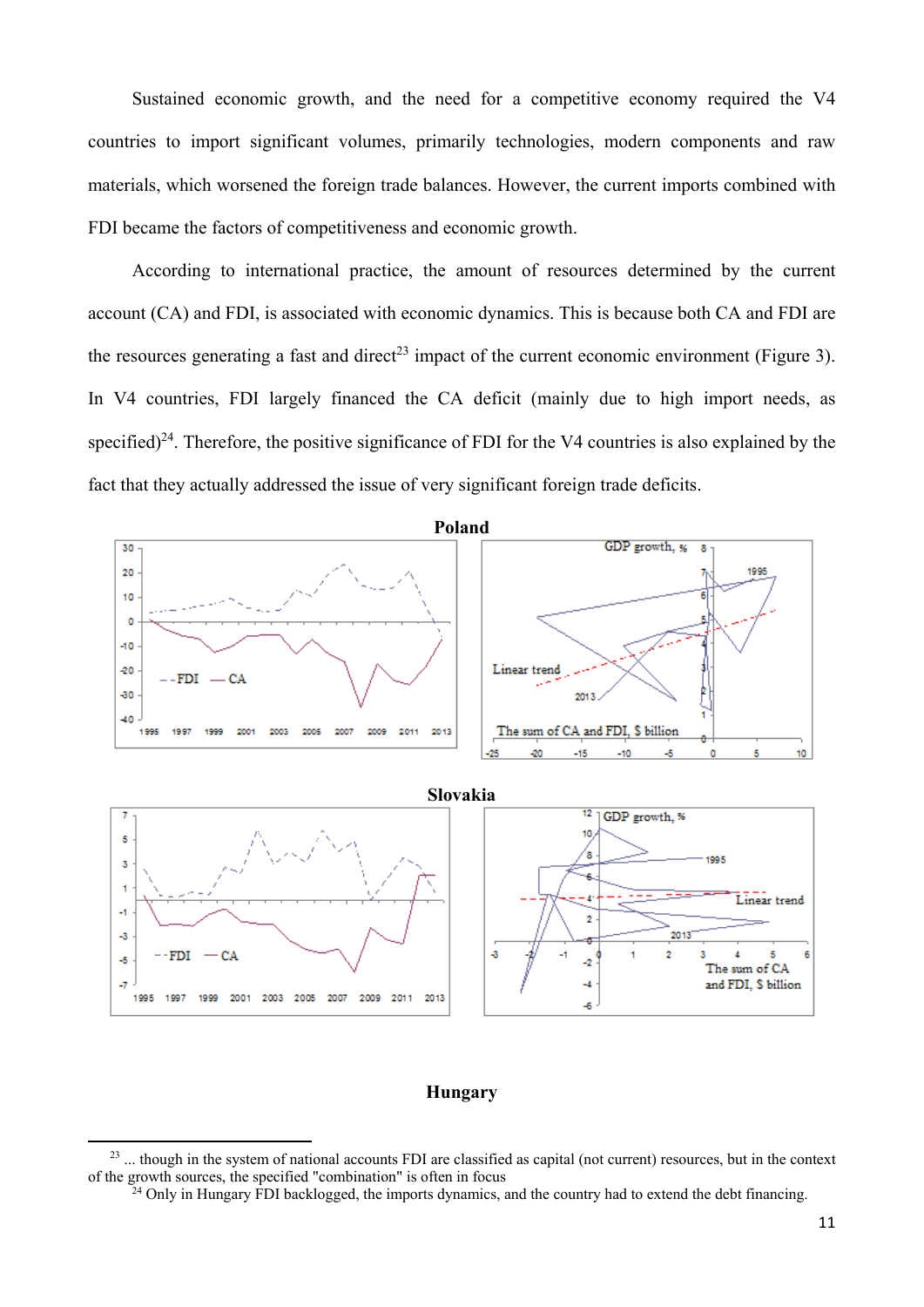

Fig. 3. FDI and CA (left column, \$ bln.) and their inter-linkages with economic growth<sup>25</sup>

It should be mentioned that due to the inflow of investment and enhancement of competitiveness, the V4 countries already in the transformation period significantly increased both total exports and the volume of mutual trade. It was accelerated in the following years, during the so called "integration decade" (from the late 1990s' until the global economic crisis of 2008s'); the turnover, both with major trading partners, which is mainly Western Europe, and other regions of the world increased significantly. In 2004-2013, the V4 countries have increased their share of exports in world trade from 2.3% to 4.1% and increased the share of exports in trade with "old" member states (EU-15) from 4.5% to  $7.3\frac{3}{6}$ .

Moreover, after EU accession, the bilateral trade growth rate was accelerated significantly, and the commodity turnover between V4 countries grew even faster than the commodity turnover

<sup>&</sup>lt;sup>25</sup> Done by authors on the information basis of IMF World Economic Outlook, World Investment Reports (issues for various years).

<sup>26</sup> Eurostat - European Comission [electronic resource] - Access: http://ec.europa.eu/eurostat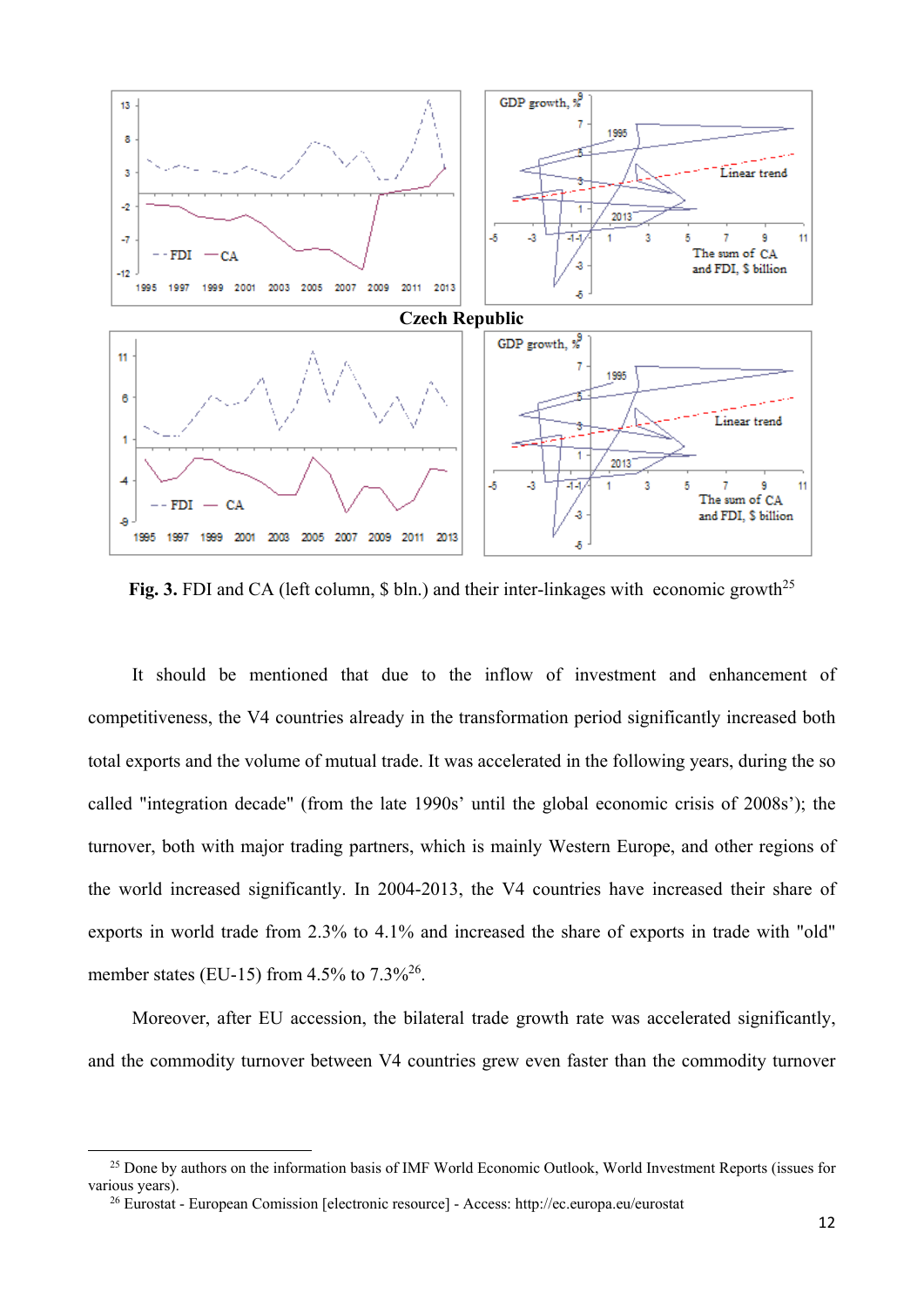between V4 countries and the "old" EU members, at a higher pace than in previous years<sup>27</sup> (Table 6). Obviously, the elimination of institutional, commercial and technical barriers and adoption of common EU standards for economic activity have played a crucial role in expansion of trade and enhancement of enterprises' competitiveness.

|                         | 1999  | 2003  | 2007   | Increase, the<br>number of times |
|-------------------------|-------|-------|--------|----------------------------------|
| Poland-Hungary          | 992   | 2,012 | 5,877  | 5.9                              |
| Poland--Slovakia        | 848   | 1,697 | 4,870  | 5.7                              |
| Poland-Czech Republic   | 2,349 | 3,985 | 10,965 | 4.7                              |
| Hungary-Slovakia        | 691   | 1,689 | 5,436  | 79                               |
| Hungary-Czech Republic  | 787   | 1,764 | 5,425  | 6.9                              |
| Slovakia-Czech Republic | 3,755 | 5,899 | 13,075 | 3.5                              |

*Table 6* **V4 MUTUAL TRADE, € million**<sup>28</sup>

Before V4 countries' accession to the EU, there were precautions associated with the loss of industrial capacity and increase of labor intensity in the countries because of cheap labor. However, such fears proved groundless; the countries significantly broadened and strengthened their production and export potential, which, of course, was made possible by substantial FDI inflows and increase in production of competitive products with high added value.

Meanwhile, the share of raw commodity exports decreased significantly, while the countries managed to achieve remarkable success in increasing the share of exports of products with high added value, especially engineering (Table 7). The development of such production has become a priority of increasing the volume and improvement of export structure of V4 countries towards increase of the share of high-tech products (Table 8).

Moreover, FDI inflows substantially contributed to the rapid involvement of V4 countries' enterprises into European production networks. A greater proportion of V4 exports was generated

<sup>&</sup>lt;sup>27</sup> *Hunya G*. Mutual trade and investment of the Visegrad countries before and after their EU accession / G. Hunya, S. Sándor Richter // Eastern Journal of European Studies - 2011, December. - Volume 2, Issue 2 - r.77-91; *Hornok C.* Trade enhancing EU Enlargement and the Resurgence of East-East Trade [electronic resource] / C. Hornok // Focus on European Economic Integration. - 2010 - Issue 3, №10 - p. 79-94 - Access: http://www.oenb.at/dms/oenb/Publikationen/Volkswir ... nok\_tcm16-204836.pdf

<sup>&</sup>lt;sup>28</sup> *Hunya G*. Mutual trade and investment of the Visegrad countries before and after their EU accession / G. Hunya, S. Sándor Richter // Eastern Journal of European Studies - 2011, December. - Volume 2, Issue 2 - r.77-91.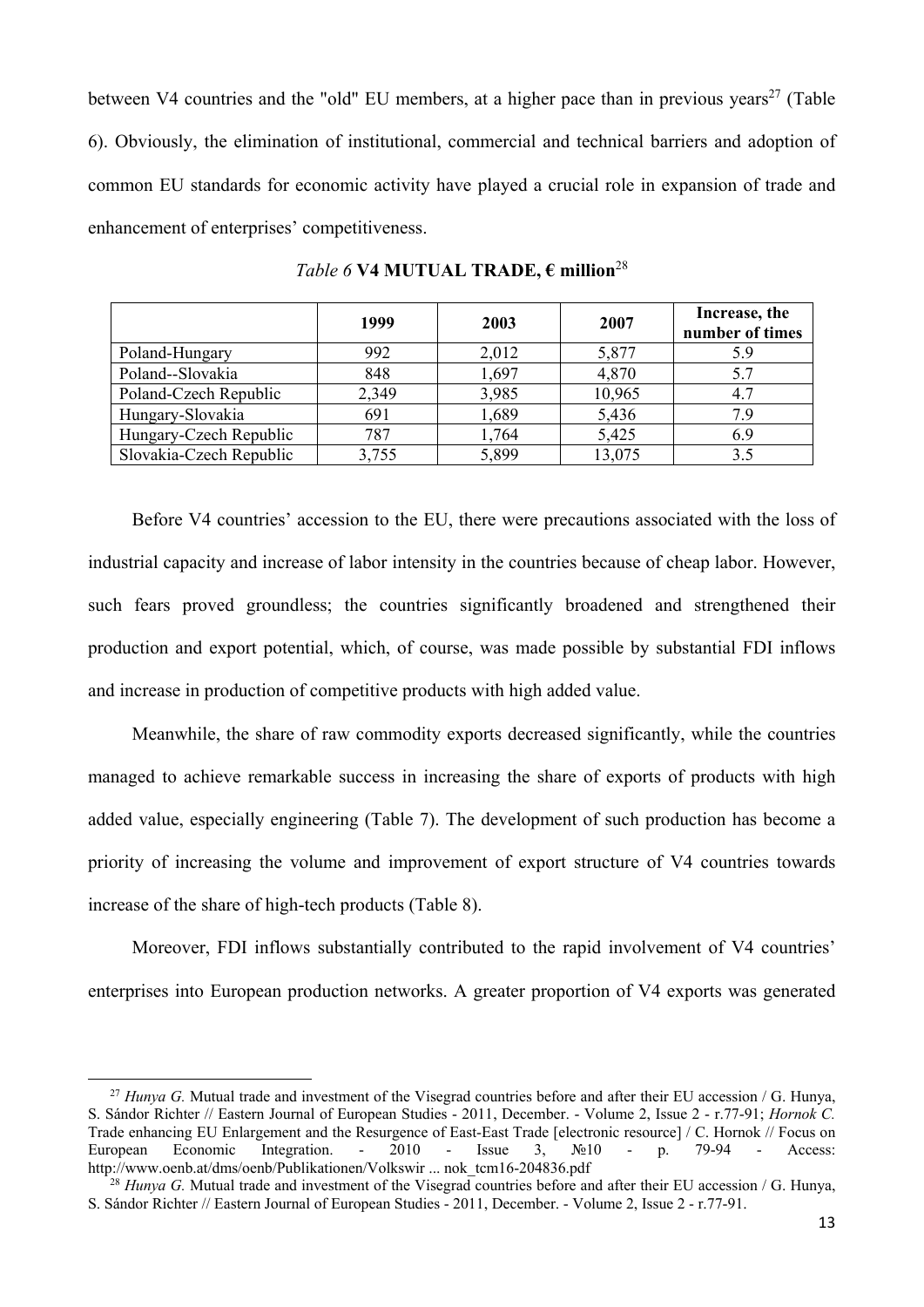by structural divisions or subsidiaries of multinational corporations from developed countries of Europe and the world<sup>29</sup>.

| Country         |                     | 1994 | 1998 | 2004 | 2008 |
|-----------------|---------------------|------|------|------|------|
| Poland          | Raw materials       | 4.7  | 3.0  | 2.6  | 2.2  |
|                 | Machinery and       | 19.8 | 29.6 | 38.8 | 41.4 |
|                 | transport equipment |      |      |      |      |
| Slovakia        | Raw materials       | 5.1  | 3.8  | 2.8  | 2.3  |
|                 | Machinery and       | 19.0 | 39.4 | 45.8 | 54.0 |
|                 | transport equipment |      |      |      |      |
| <b>Hungary</b>  | Raw materials       | 4.9  | 1.9  | 2.0  | 1.9  |
|                 | Machinery and       | 22.8 | 57.1 | 62.5 | 60.1 |
|                 | transport equipment |      |      |      |      |
| Czech           | Raw materials       | 6.9  | 3.7  | 2.6  | 2.6  |
| <b>Republic</b> | Machinery and       | 24.5 | 43.2 | 51.6 | 53.6 |
|                 | transport equipment |      |      |      |      |

*Table 7* **GOODS EXPORTS RESTRUCTURING IN V4, % OF TOTAL EXPORT30**

## *Table 8* **HIGH-TECHNOLIGY EXPORTS IN THE V4, % OF MANUFACTURED**

## **EXPORTS 31**

|                       | 1994 | 1998 | 2008 |
|-----------------------|------|------|------|
| Poland                |      |      |      |
| Slovakia              |      |      |      |
| <b>Hungary</b>        |      |      |      |
| <b>Czech Republic</b> |      |      |      |

Foreign direct investment in the V4 countries was expanded not only due to the countries' accession to the EU, but rather due to the targeted institutional changes in terms of deepening of liberalization of the national investment regimes and use of an impressive arsenal of mechanisms and methods to stimulate FDI inflows (tab. 9). Besides, an important territorial form of FDI raising has become the technological and industrial parks, due to which the countries managed to launch a process of accelerated development of backlogged areas. At the same time, it is recognized that various preferences in the V4 countries played only a "local" role (in promoting specific sectors or regions), and the institutional strengthening (especially in terms of harmonizing the rules with EU

 <sup>29</sup> *Hunya G.* Mutual trade and investment of the Visegrad countries before and after their EU accession / G. Hunya, S. Sándor Richter // Eastern Journal of European Studies - 2011, December. - Volume 2, Issue 2 - r.77-91.

<sup>&</sup>lt;sup>30</sup> Compiled based on WIIW Handbook of Statistics // The Vienna Institute for International Economic Studies. -2009 - p.406;

<sup>31</sup> The World Bank: Indicators [electronic resource] - Access: http://data.worldbank.org/indicator.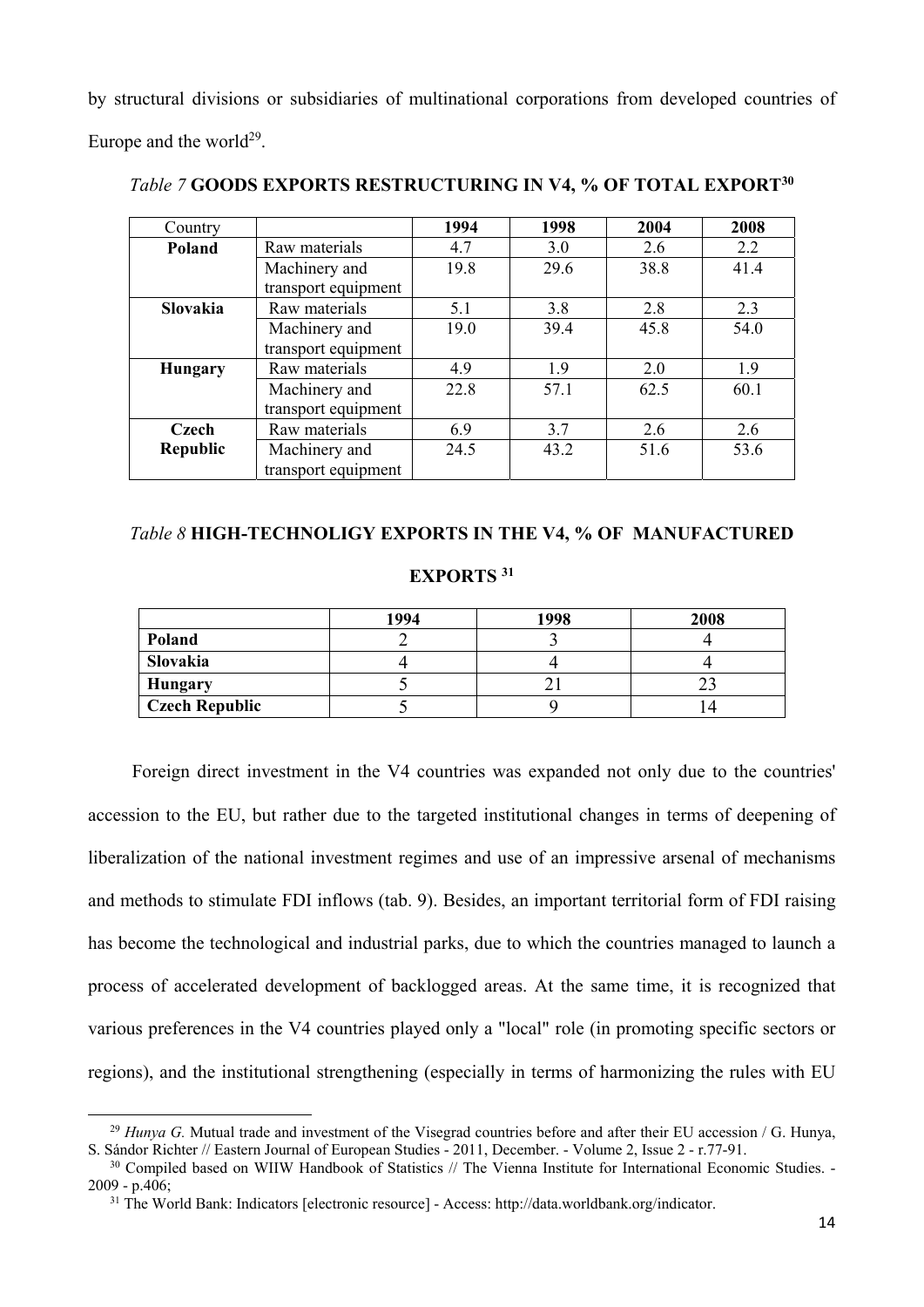standards and requirements of the EU) of the general economic environment has a systemic

significance.

# *Table 9* **V4 INVESTMENT ATTRACTION VEHICLES32**

|                 | Fiscal incentives: Income tax exemption in SEZ (taking into account the investor's costs<br>for labor and investment), property tax exemption in SEZ (depending on the region), tax |
|-----------------|-------------------------------------------------------------------------------------------------------------------------------------------------------------------------------------|
|                 | reduction on acquisition of new technologies and financing of research centers.                                                                                                     |
| Poland          | Financial incentives are provided through:                                                                                                                                          |
|                 | EU structural Funds - mainly for development of science, technology, innovation                                                                                                     |
|                 | and support of entrepreneurship and low carbon economy.                                                                                                                             |
|                 | National Program of Investment Support, aimed at supporting the creation of new                                                                                                     |
|                 | jobs and new investment <sup>33</sup> .                                                                                                                                             |
|                 | Fiscal incentives: income tax exemption for 10 years.                                                                                                                               |
|                 | Financial incentives are provided through:                                                                                                                                          |
|                 | EU structural funds, to even out the regional disparities, develop the technological                                                                                                |
|                 | and scientific parks, information technology, and increase the share of "green"                                                                                                     |
| Slovakia        | energy in the total energy consumption.                                                                                                                                             |
|                 | Financial support to create new jobs in areas where unemployment is above the                                                                                                       |
|                 | national average.                                                                                                                                                                   |
|                 | Cost reduction of state/municipal property to the investor.                                                                                                                         |
|                 | Reimbursement of costs of land acquisition, technical equipment, appliances, intangible                                                                                             |
|                 | assets - licenses, know-how etc.                                                                                                                                                    |
|                 | <b>Fiscal incentives:</b> income tax reduction for up to 10 years after the investment by $80\%^{34}$ .                                                                             |
|                 | Financial incentives are provided through:                                                                                                                                          |
|                 | EU structural funds – to increase the employment, competition and international                                                                                                     |
|                 | activity of the business environment, encourage R&D, energy efficiency.                                                                                                             |
|                 | Subsidies - to encourage the business cooperation with universities and research                                                                                                    |
| Hungary         | institutes.                                                                                                                                                                         |
|                 | Government VIP Subsidies:                                                                                                                                                           |
|                 | - for investments (investment of at least $\in$ 10 million)                                                                                                                         |
|                 | - to create new jobs (at least 250 in depressed regions, or at least 150 in                                                                                                         |
|                 | micro-regions);                                                                                                                                                                     |
|                 | - education, improvement of skills etc.                                                                                                                                             |
|                 | Fiscal incentives: corporate tax exemption for up to 10 years for new companies;                                                                                                    |
|                 | corporate tax partial exemption for 10 years for existing companies; R&D.                                                                                                           |
| <b>Czech</b>    | Financial incentives are provided through:                                                                                                                                          |
| <b>Republic</b> | EU structural funds - for the development of R&D and support.                                                                                                                       |
|                 | Additional resources to create new jobs (up to $\epsilon$ 7,300 for one), training and                                                                                              |
|                 | retraining $35$ .                                                                                                                                                                   |

<sup>&</sup>lt;sup>32</sup> Compiled according to Taxation and Investment in Czech Republic 2014: Reach, relevance and reliability -Deloitte [electronic resource] - Access: http://www2.deloitte.com/content/dam/Deloitte/global/Documents/Tax/dttl-taxczechrepublicguide-2014.pdf; Investment Incentives - Polish Information and Foreign Investment Agency [electronic resource] - Access: http://www.paiz.gov.pl/governmental\_grants;Invest in Slovakia - Slovak Investment and Trade Development Agency [Electronic resource] Access:http://www.mzv.sk/App/WCM/ZU/taipeiseku/main.nsf/vw\_ByID/ID\_DF628447E0D55943C1257A600026E54 B\_SK/\$File/Invest%20in%20Slovakia.pdf;Why invest in Hungary? Investment Guide Hungary 2014 - PWC [electronic resource] - Access: http://www.pwc.com/hu/hu/publications/investing-in-hungary/assets/investing\_guide\_en\_2014.pdf

<sup>&</sup>lt;sup>33</sup> To create one job in the biotechnology sector, aviation, automotive, electronics, science and technology,  $\epsilon$  800-3,900 was allocated. The new investments are supported by the cost covering, from 2% to 12.5%, depending on the sector.

<sup>&</sup>lt;sup>34</sup> The qualification for benefits is a certain level of investment (not less than  $\epsilon$  100 mln, depending on the region), creation of the required number of jobs, spending a certain amount (not less than  $\epsilon$  0.33 mln) in the environmental protection, R&D and information technology development projects etc.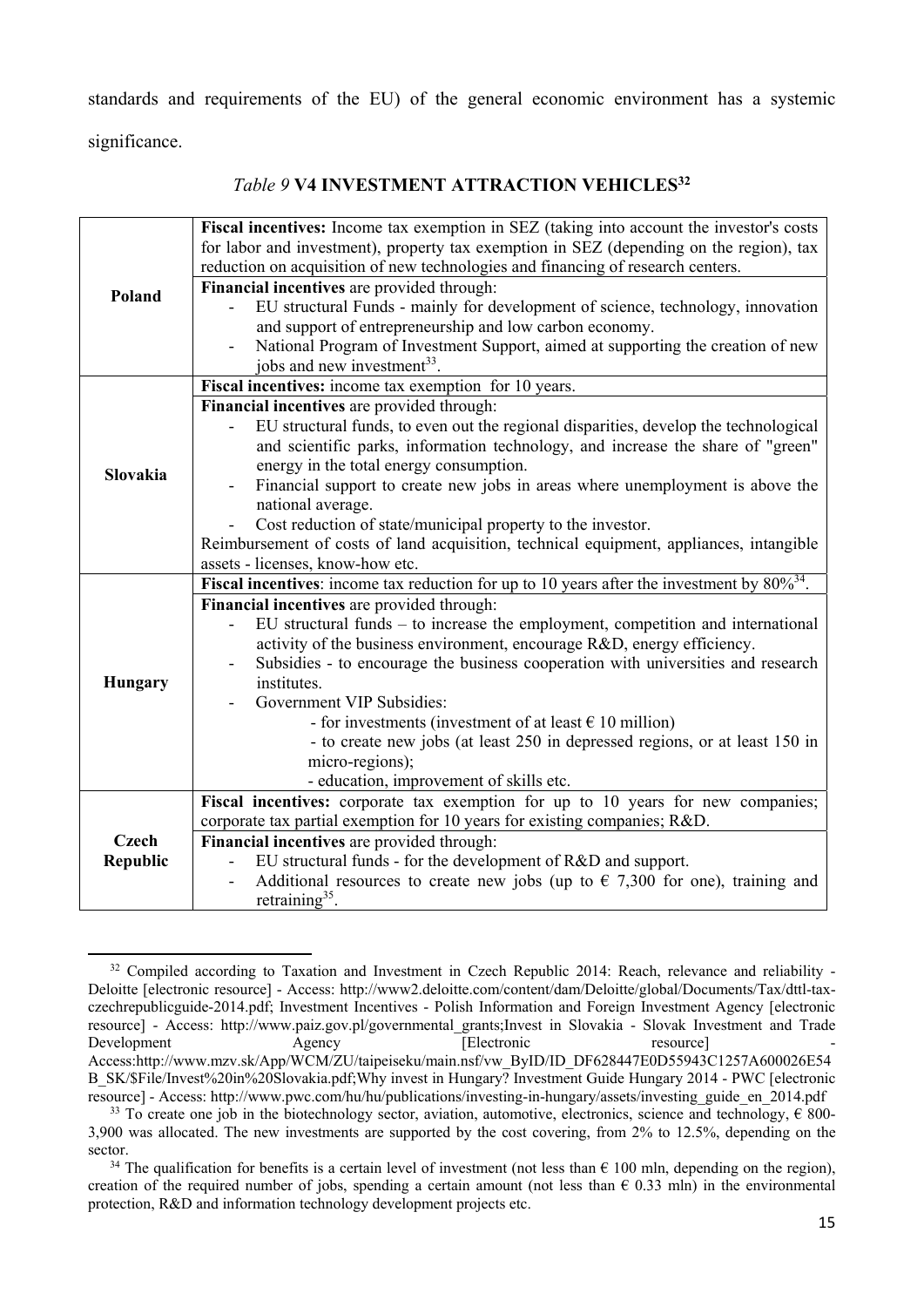| - Direct covering of capital investment costs in strategically important projects in |
|--------------------------------------------------------------------------------------|
| industry and development of process centers (up to 5% of total costs).               |
| - Provision of land plots equipped with required infrastructure at favorable prices. |

Economic strengthening of V4 countries was also assisted by inclusion of national investment flows into global ones. Before countries' accession to the EU, the capital flow showed mostly a "one-way" process; countries imported the capital actively at rather insignificant investment export volumes. After 2004, the V4 countries' economy began showing a new trend; the countries increasingly began to act as investors (and not just as FDI recipients)<sup>36</sup>. While in 2000, the total amount of FDI inflows exceeded the FDI outflows 20-30 times in Poland, Hungary, Czech Republic, in 2013 the said index decreased significantly and for every \$ 3-5 of attracted investments these countries exported \$ 1 (only in Slovakia the ratio of FDI inflow and outflow remained virtually unchanged, FDI imports exceeded exports 13-14 times) (Table 10).

|                 | 2000   | 2013    | 2000    | 2013   | <b>2000</b>           | 2013 |
|-----------------|--------|---------|---------|--------|-----------------------|------|
|                 | inflow |         | outflow |        | inflow/outflow, times |      |
| Poland          | 34,227 | 252,037 | 1,018   | 54,974 | 33.6                  | 4.6  |
| Slovakia        | 6,970  | 58,832  | 555     | 4,292  | 12.6                  | 13.7 |
| Hungary         | 22,870 | 111,015 | ,280    | 39,613 | 17.9                  | 2.8  |
| <b>Czech</b>    | 21,644 | 135,976 | 738     | 21,384 | 29.3                  | 6.4  |
| <b>Republic</b> |        |         |         |        |                       |      |

*Table 10* **ACCUMULATED FDI IN THE V4 COUNTRIES, \$ MLN**<sup>37</sup>

There is no doubt that the FDI expansion by V4 countries will continue to the other ascending markets. In this regard, Ukraine has a chance to become one of the leading recipients of FDI from V4 countries based on existing cross-border cooperation, skilled labor (which, due to the hryvnia devaluation collapse, has become much cheaper), and Euro-integrative orientation of foreign policy, thereby entering a new level of development and prosperity within a relatively short period, as indicated by experience.

<sup>&</sup>lt;u> 1989 - Johann Stoff, amerikansk politiker (d. 1989)</u> <sup>35</sup> The coverage of 25% to 45% of total costs, provided the investment in areas where unemployment is 50% higher than the national average.

<sup>&</sup>lt;sup>36</sup> At the end of 2013, the total amount invested overseas by V4 countries totaled \$ 120.3 billion, i.e. about 1% of such investment in Europe in general.

<sup>37</sup> World Investment Report 2014: Investing in the SDGs: An Action Plan. [Electronic resource] - Access: http://unctad.org/en/PublicationsLibrary/wir2014\_en.pdf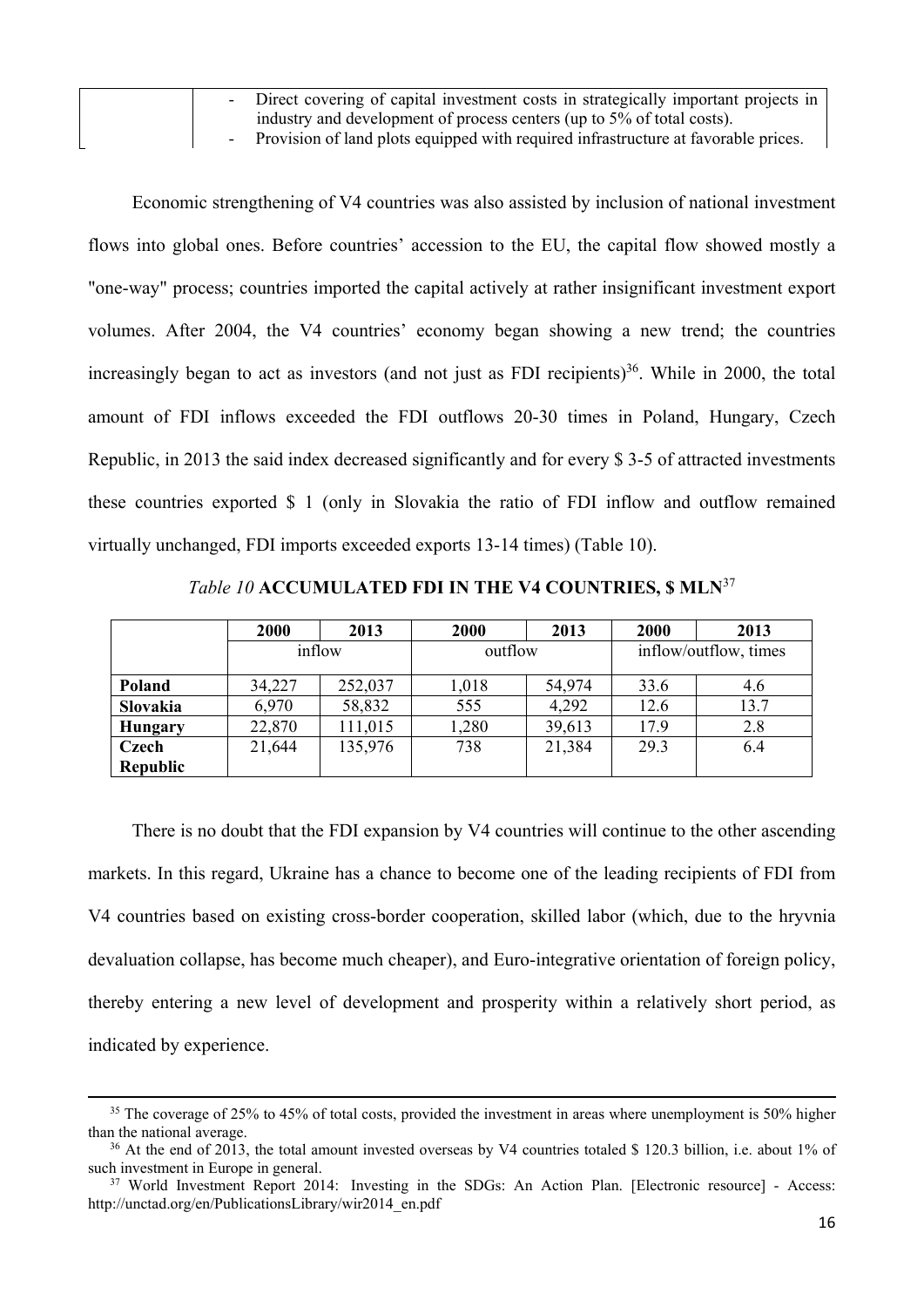## **Privatization Component of FDI Inflow Promotion**

Along with liberalization of trade and prices, labor and capital markets, one of the major reforms in transformation of V4 economies was privatization, which was an important component of investment expansion. Successful privatization processes and investment expansion reinforce each other's effectiveness. Enterprises with foreign investment or enterprises owned mostly by foreigners usually are better nested in the international network, have better process equipment and employees with higher qualification, which allows them to maintain technological advantages (including through the use of the parent companies' resources) over the enterprises with national capital only.38

Certainly, each country used different methods of privatization, and the privatization processes and private sector developments featured significant differences. For example, in the Czech Republic and Slovakia the dominant "non-standard" method was voucher privatization (which, predictably, has to become a fast, effective and fair way of attracting private capital into the economy). In Poland, the private sector was formed through the creation of new companies and holding of the so-called "liquidation" privatization (sale of assets of state enterprises and their eventual closure). Hungary had mainly relief on direct marketing (which was due, as mentioned, to the need to finance the deficit of public finance and debt repayment) (Table 11).

| Country                  | <b>Events</b>                                                                                                             |
|--------------------------|---------------------------------------------------------------------------------------------------------------------------|
| Poland                   | Privatization of the existing state enterprises through the state-organized sale of large                                 |
|                          | facilities usually to foreign investors, less frequently to the national ones, and only in<br>some cases to labor unions. |
|                          | Preferential sale of companies to their staff through so-called "liquidation privatization".                              |
| Czech<br><b>Republic</b> | Restitution, i.e. property return to its original owner or its lawful heir.                                               |
|                          | Voucher privatization implies that a significant amount of state property is transferred to                               |
|                          | private hands not for money, and in exchange for vouchers. Development of closed-type                                     |
| <b>Slovakia</b>          | investment funds organized according to the principle of joint stock companies accepting                                  |
|                          | investment checks from owners and then investing them in the privatized enterprises.                                      |
| <b>Hungary</b>           | Privatization through joint ventures with attraction of foreign investment in small and                                   |
|                          | medium enterprises.                                                                                                       |
|                          | "District privatization" is the creation of privatization institutions by the state, playing a                            |
|                          | major role in the privatization of large enterprises.                                                                     |

# *Table 11* **SOME CHARACTERISTICS OF PRIVATIZATION MEASURES IN V4**

<sup>&</sup>lt;sup>38</sup> Investment in Ukraine's economy: status, issues, and needs / A. Rachok, L. Shanghina, V. Yurchyshyn and others. // National Security and Defence. - 2006 – No. 6 - P. 3-52.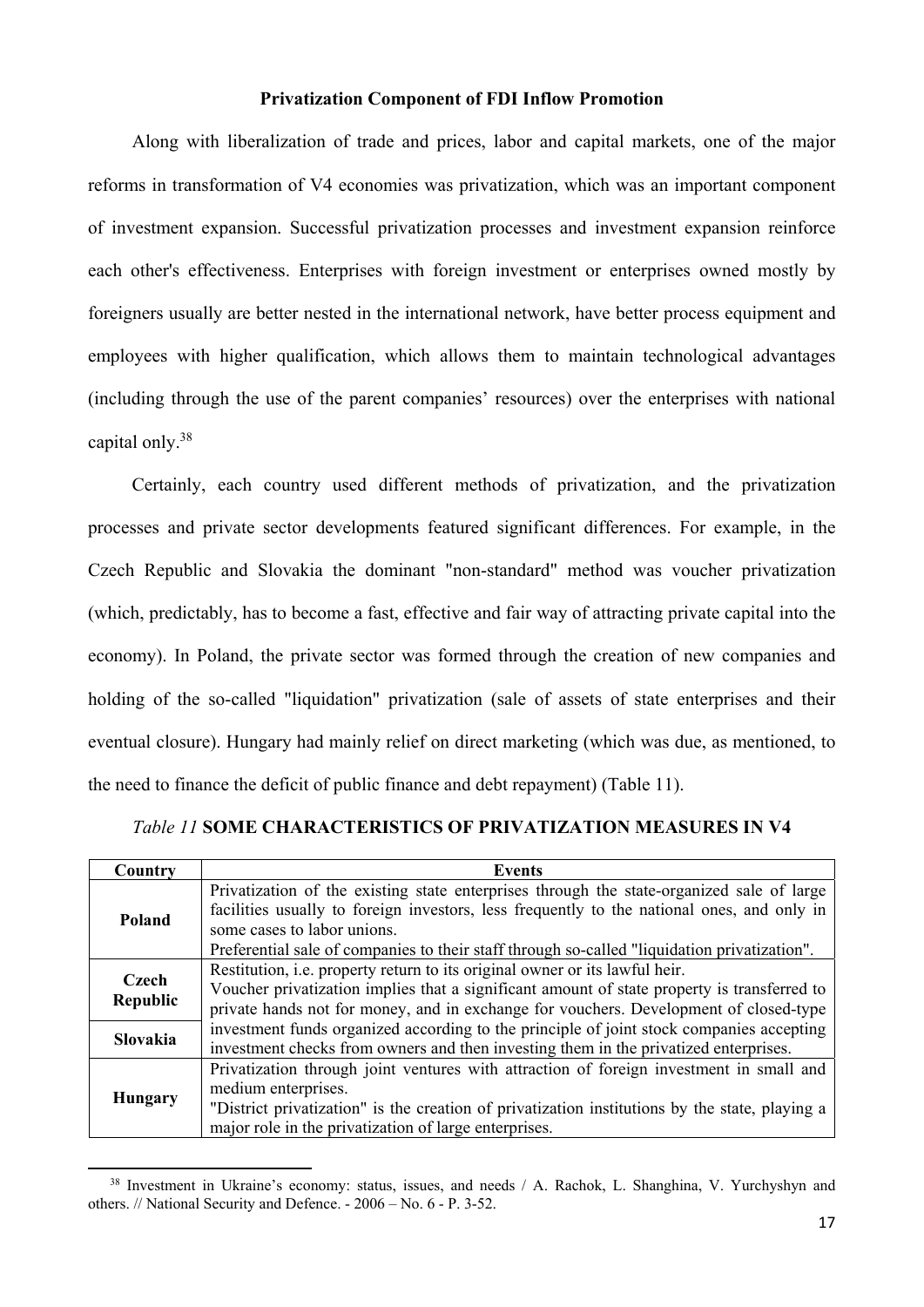"Secured" restitution, i.e. receipt by the former owners of nationalized companies of vouchers, which could have been used for the purchase of shares in privatized state enterprises or for the acquisition of public buildings or land.

Let's mention some privatization peculiarities in the Visegrad countries.<sup>39</sup> Thus, in Hungary, which desperately needed foreign currency to service the huge inherited external debt, attitude to foreign investment was more than favorable.<sup>40</sup> Contrary to expectations of takeover of the national economy by TNCs (and use of their resources for industries which the developed countries do not want to have in their territories, including the energy-intensive or harmful production), a share of the product, the production of which is based on unskilled labor, was considerably reduced in the Hungarian economy.

The Czech Republic chose a compromise. External debt was small, but its economic system was fairly centralized. Privatization in the country took place in two stages; about 350 large enterprises, in which the domestic and foreign investors showed interest, were sold individually; the other large and medium-sized enterprises have been privatized using the voucher method. However, the voucher patterns in developing countries feature a lack of transparent legislative framework regulating the capital markets, so the protection of shareholders' rights is weak, which has become an obstacle to foreign investment.

Despite a weak or inconsistent start in reforming the ownership structure, Slovakia has achieved a favorable outcome within a relatively short time, which was preceded by an active policy of the country in attracting FDI. Until 2000, the country was clearly inferior to its neighbors in terms of investment attractiveness. However, its investment situation then improved significantly, which provided a significant inflow of investment and high economic dynamics (today's GDP per capita in Slovakia makes it a leader in V4).

Poland's experience is different. An important role in the expansion of transformation processes and FDI attraction to the country was played by provision of extensive rights to the regions. They were delegated to determine the successful bidders, sign contracts, and monitor the

<sup>&</sup>lt;sup>39</sup> Investment in Ukraine's economy: status, issues, and needs / A. Rachok, L. Shanghina, V. Yurchyshyn and others. // National Security and Defence. - 2006 – No. 6 - P. 3-52.

<sup>&</sup>lt;sup>40</sup> The state was trying to sell the large state-owned enterprises to foreign investors, and the services sector was quickly opened to privatization and the entry of foreign companies.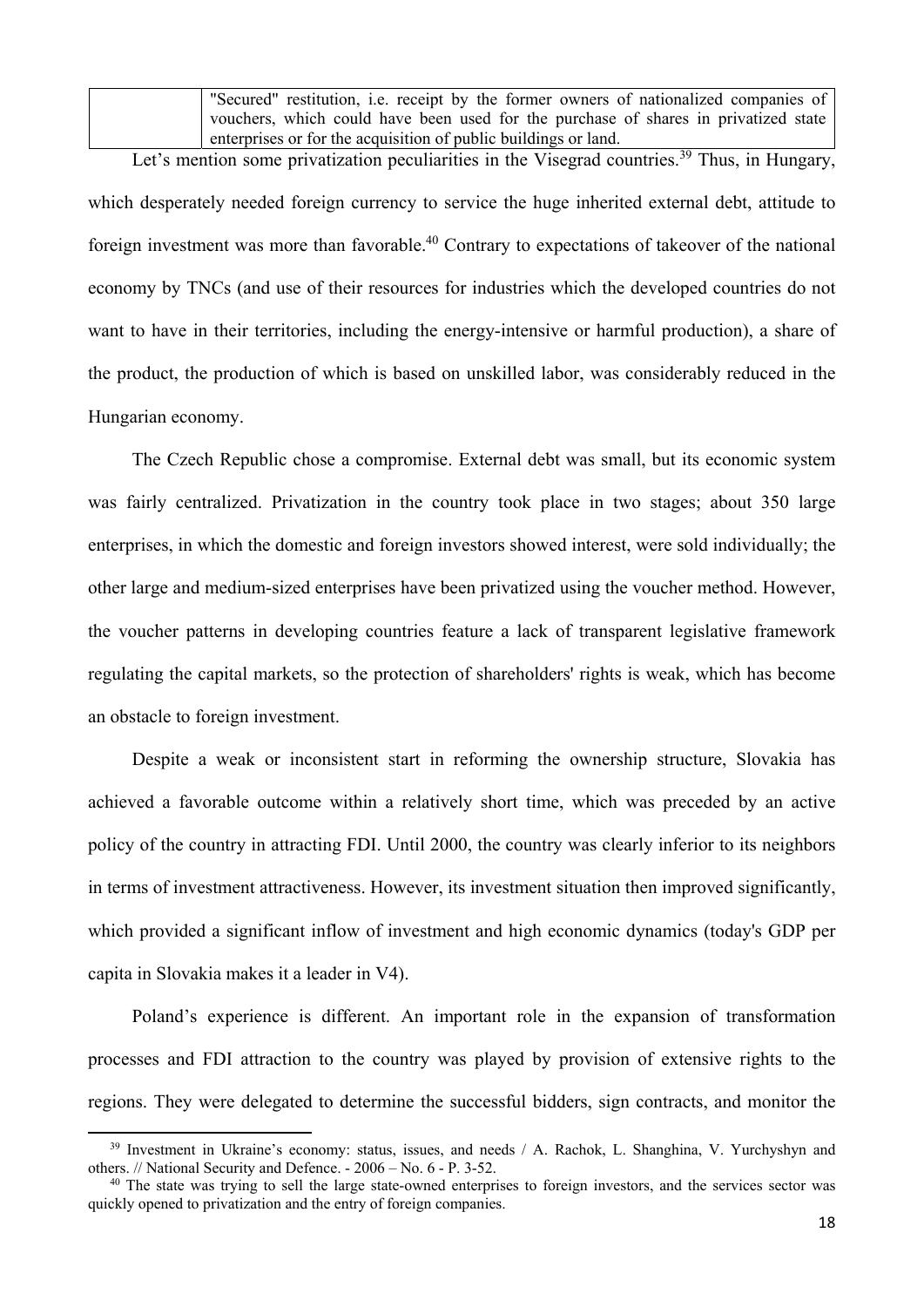conditions and due dates of liabilities. Also, the cooperation of regional authorities with major commercial banks, including the exchange of information on the newly created companies, was recognized as successful. This, in turn, contributed to the creation of strong investment institutions in the Polish regions.

In general, the V4 countries clearly show a positive correlation between FDI inflow and privatization success. Thus, FDI was channeled to the economic environment of a rapidly growing private sector, including through deregulation, privatization and monopolization. As a result, productivity is increased, commodity structure improved, export position strengthened, firm longterm growth is ensured, and foreign trade deficit financed etc.

As regards Ukraine, unfortunately, the view is still prevalent that arrival of foreign investors will entail a "sellout of the country." This only shows that the country still lacks a constructive privatization policy able to take into account the European vector of the country, the balance of national state interests, private sector and potential investors.

## **Some Conclusions and Challenges for Ukraine**

In the early 2000's, the EU expressed concern that the new countries that were to join the EU would weaken Europe's position in the global economy. However, the reforms, despite the fact that they were somewhat painful, activated the economic growth, formed a new production niche, and launched the inclusion of competitive industries in the global network. Foreign direct investment has become one of the major factors and components ensuring the creation of modern exportoriented globally competitive integrated production in V4 countries.

There is no doubt that the policy of attracting investment can become the basis for Ukraine's economic policy in general. However, the country still delays the most important changes, which would really convince national and international investors of the feasibility of entering the economic space of Ukraine.

The most noteworthy are components of the Global Competitiveness rating (Fig. 4). Ukraine substantially loses (has the lowest rank) to the Visegrad countries in existing institutions (rules of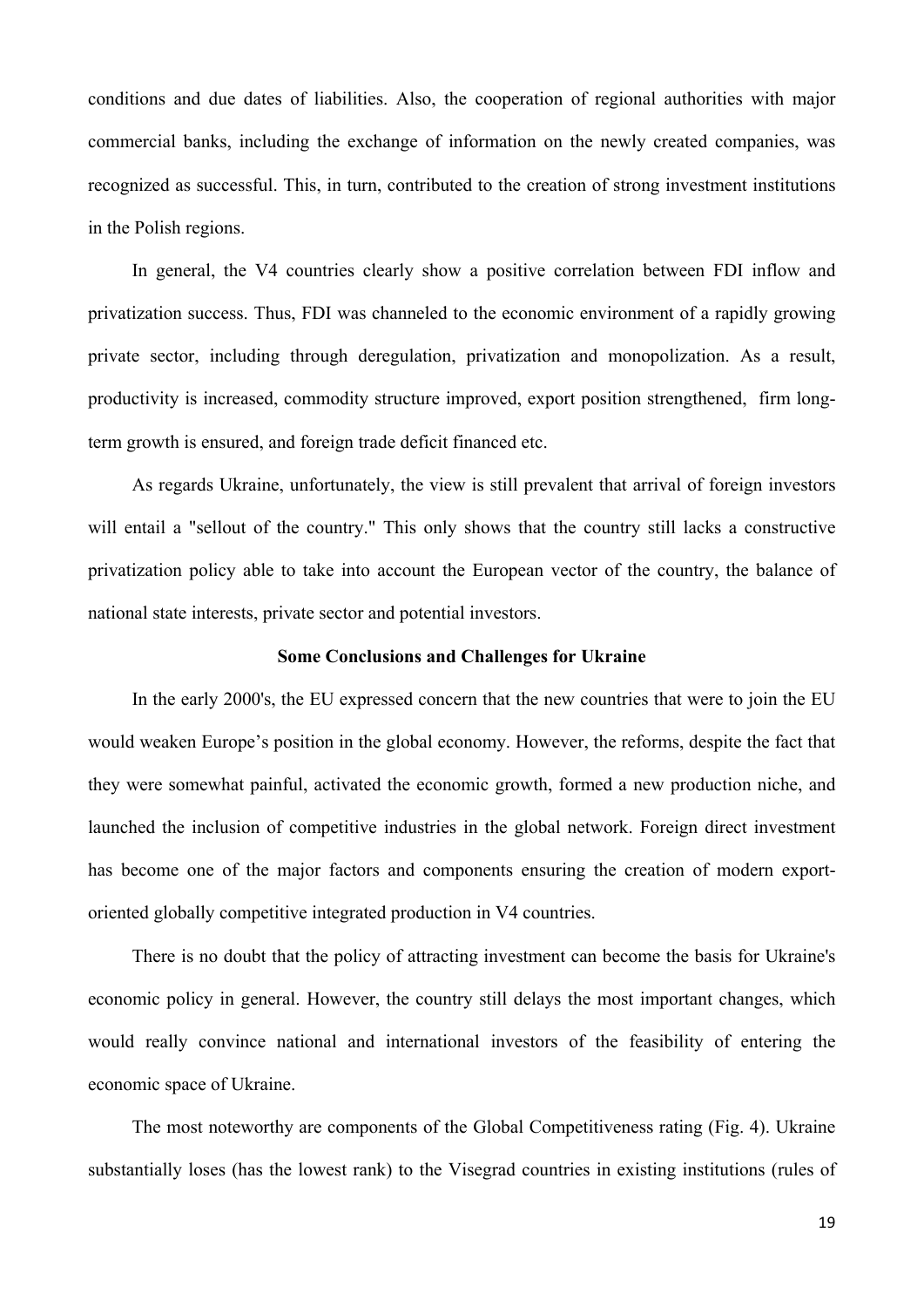the game), macroeconomic conditions, commodity market efficiency, technological readiness and innovation.



# *Ranking: 1 (lowest) - 7 (highest).*

**Fig. 4.** Assessment of the Global Competitiveness index key indicators<sup>41</sup>

The results and implications of the investment expansion of V4 countries are more than strictly positive, but still determine the challenges for Ukraine (overcoming them is a precondition for formation of modern competitive economy) $^{42}$ :

*-* active open policy of FDI attraction contributes to increased exports and production with high added value (at the same time, special incentives to foreign investors misbalance the investment environment and worsen the conditions for formation of a transparent investment policy);

<sup>&</sup>lt;sup>41</sup> The Global Competitiveness Report 2014 - World Ecomomic Forum [electronic resource] - Access:<br>http://www.weforum.org/reports/global-competitiveness-report-2014-2015.

 $h^2$  See, in particular, Investment in Ukraine's economy: status, issues, and needs / A. Rachok, L. Shanghina, V. Yurchyshyn and others. // National Security and Defence. - 2006 – No. 6 - P. 3-52.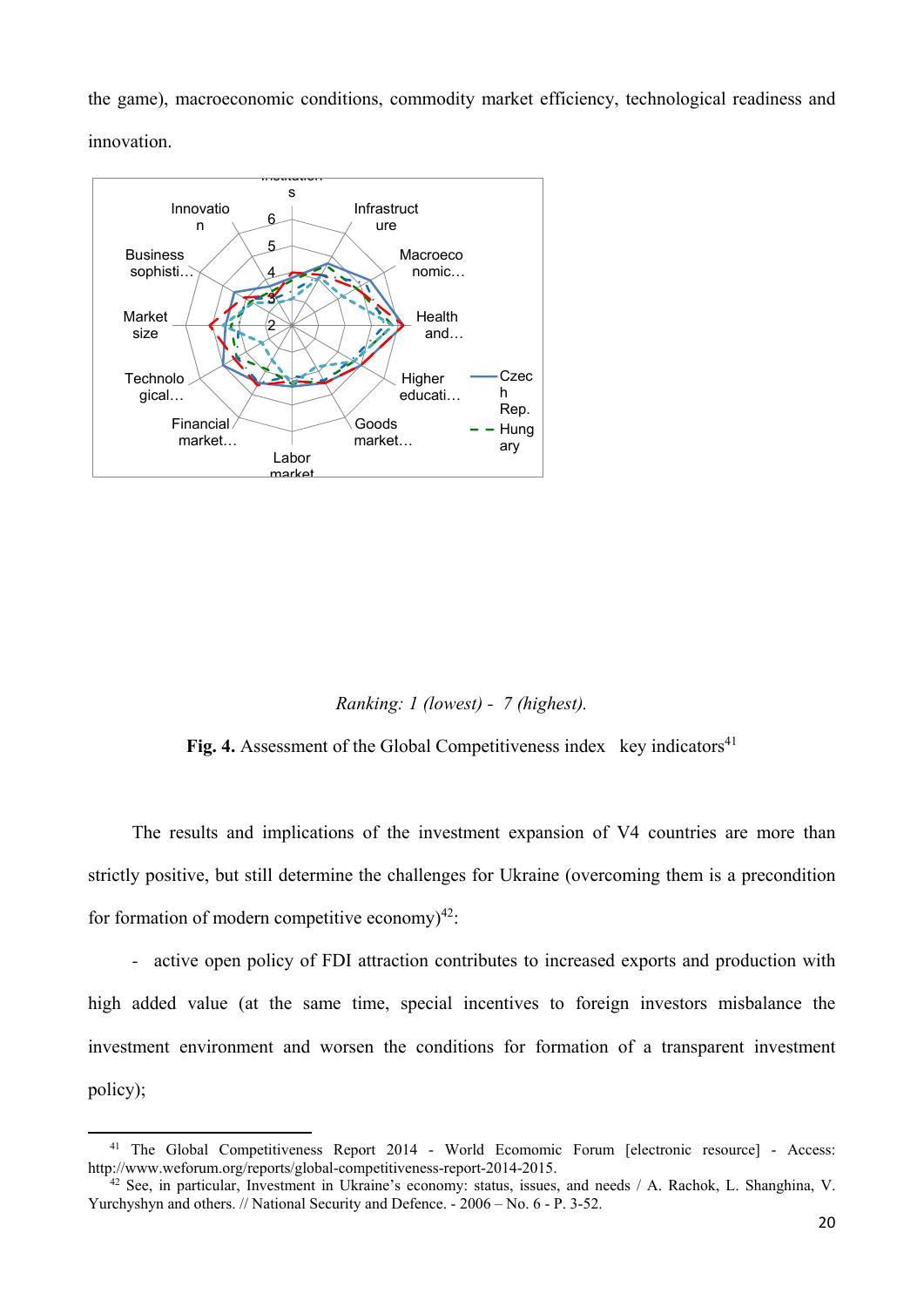*-* privatization of large state-owned enterprises with involvement of foreign investors, although it requires more time and effort, obviously is the most effective way to attract investment resources and use the same efficiently;

*-* investment inflow, accompanied by economic growth, itself becomes a factor for further investment promotion; while the primary factors of high attractiveness for FDI were the privatization process, subsequently, provided that the volume and structure of FDI reach a certain "critical mass" (share and place of investors in the national economy), the investment process successfully continues without particular reference to privatization, using the internal tools, including through capital market;

*-* even relatively high but stable taxes and rising labor costs are no longer essential to investment decisions;

*-* political uncertainty causes investors to postpone strategic decisions;

*-* privatization of strategic enterprises, including the service sector (banks, insurance and telecommunications) with a full admission of foreign investors creates an investment environment, and stimulates FDI inflow in other sectors of the economy, while maintaining the foreign trade balance;

*-* active position of the regional power, its interest in distribution of privatization processes and formation of private ownership institute, as well as its willingness to cooperate with investors is an important factor in the favorable investment expansion.

The above requirements and challenges point to significant opportunities for investment expansion of Ukraine provided there is a creation of a decent business environment in the country and a search for active forms of cooperation with potential investors.

In conclusion, we emphasize that the main economic benefits obtained by the V4 countries after EU accession, which are also available to Ukraine after signing of the Association Agreement with the EU (subject to its performance) is the support of investment, enhanced process support of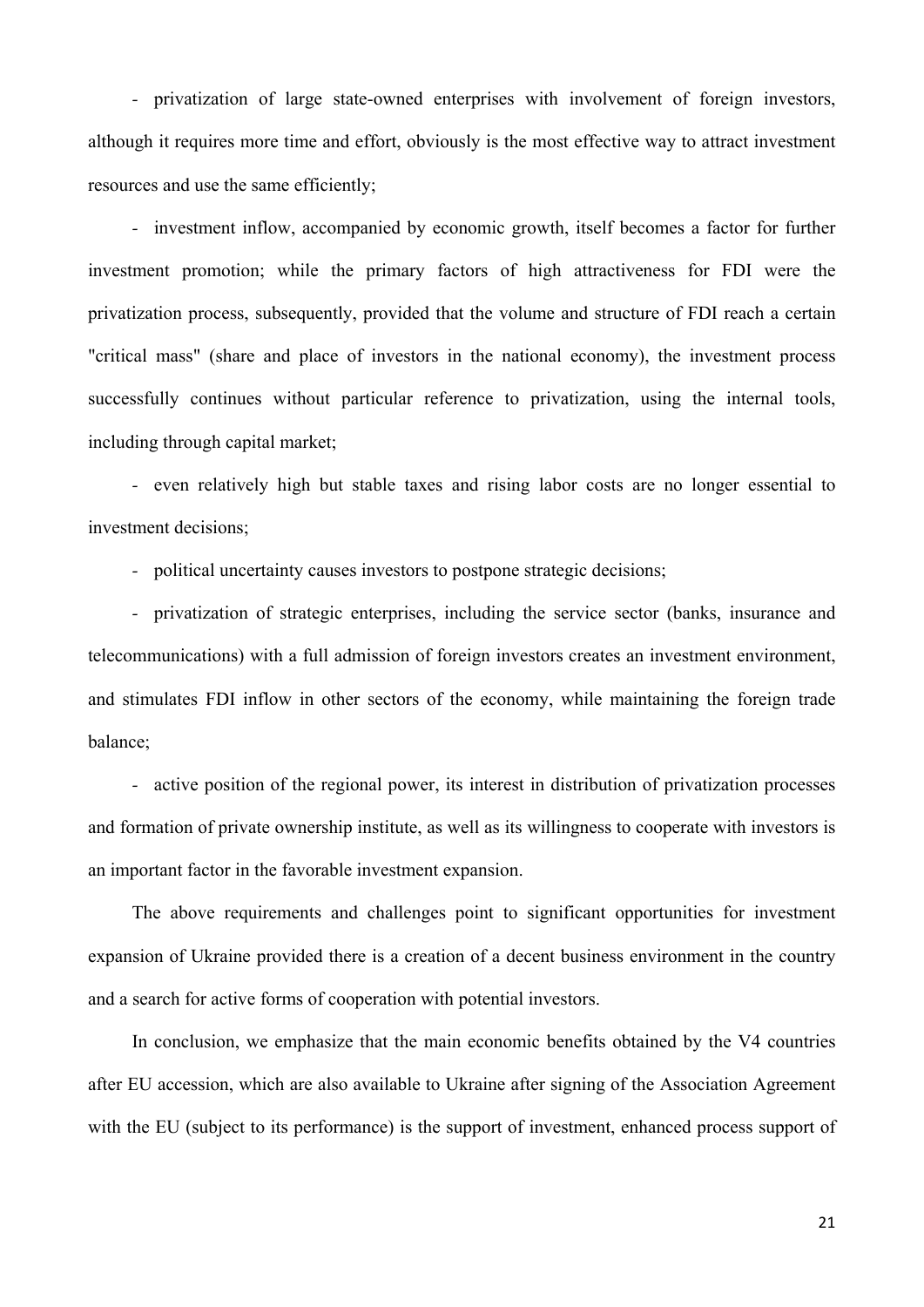production and management, reduction of government spending, as well as improvement of efficiency and quality of innovation.

#### **References**

1. *Balcerowicz E.* Economy in Poland after EU Accession [Electronic resource] / E. Balcerowicz // Beyond Transition - 2007, January-March - Access: www.cefir.ru/download.php?id=1011. [In Russian].

2. *Bevan A.A.* The Determinants of Foreign Direct Investment in Transition Economies [Електронний ресурс] / A. A Bevan, S. Estrin // William Davidson Institute. Working Paper. – 2000 – №342 – Режим доступу: http://wdi.umich.edu/files/publications/workingpapers/wp342.pdf.

3. *Bevan А.* The impact of EU accession prospects on FDI inflows to central and eastern Europe [Електронний ресурс] / A. Bevan, E. Saul, G. Heather // Sussex European Institute, Policy Paper. – 2001 –  $N$ <u>о</u>6 – Режим доступу: http://www.mcrit.com/scenarios/visionsofeurope/documents/one%20Europe%20or%20Several/A% 20Bevan%20S%20Estrin%20H%20Grabbe.pdf

4. *Borish M.S.* Private Sector Development in the Visegrad Countries [Електронний ресурс] / M.S. Borish, M. Noel // IMF – Режим доступу: http://www.imf.org/external/pubs/ft/fandd/1996/12/pdf/borish.pdf

5. Convergence of economic models in Poland and Ukraine: Monograph / [D. Lukyanenko, V. Chuzhykov, M.G. Vozhnyak et al.]; scientific editor D. Lukyanenko, V. Chuzhykov, M. Vozhnyak. - K.: KNEU, 2010 – 719 p. [In Ukrainian].

6. EU cohesion funding – key statistics. European Comission [Електронний ресурс] – Режим доступу: http://ec.europa.eu/regional\_policy/thefunds/funding/index\_en.cfm

7. Eurostat – European Commission [Електронний ресурс] – Режим доступу: http://ec.europa.eu/eurostat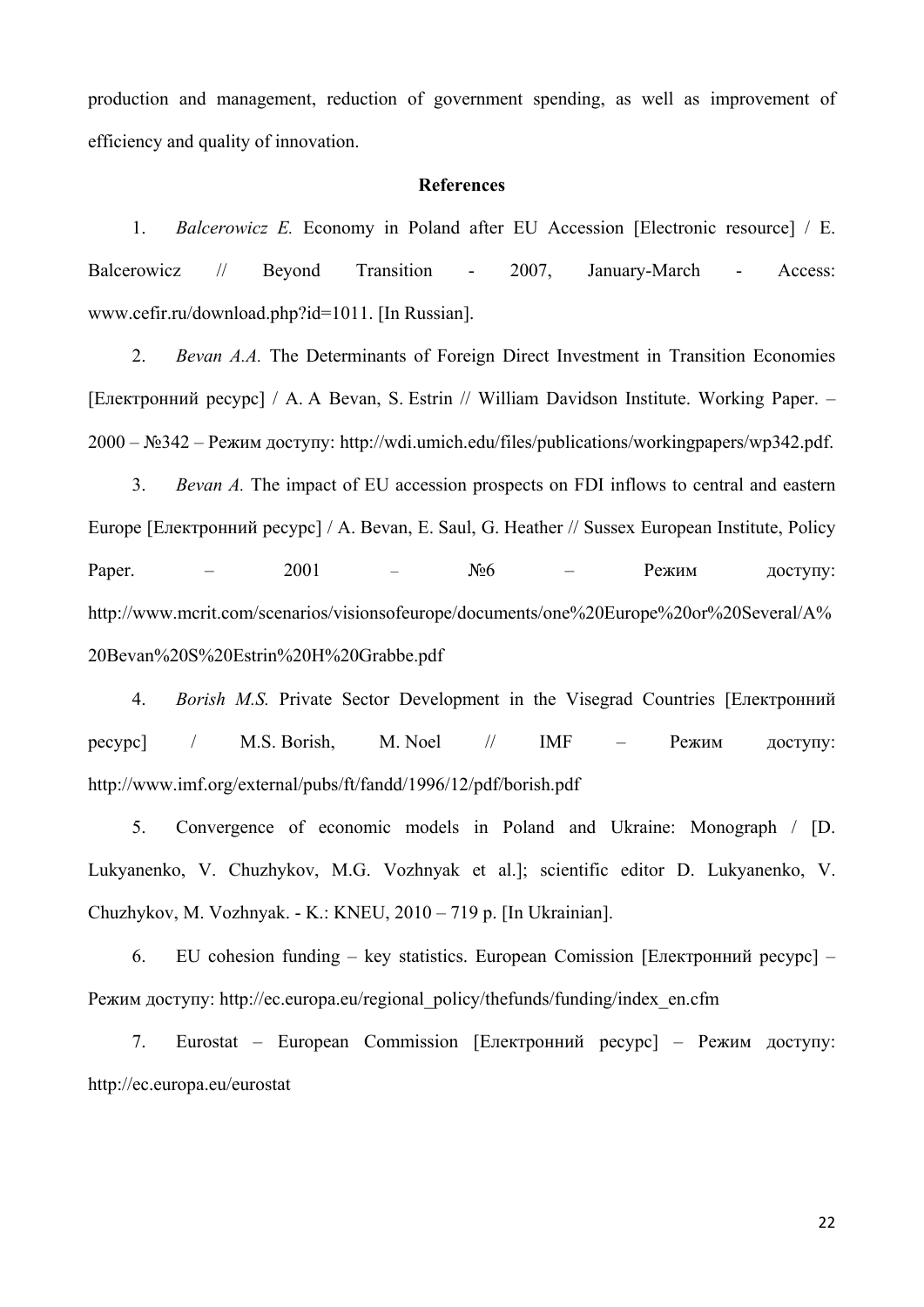8. *Fedorova E.* Evaluation of horizontal and vertical spillover-effects from direct foreign investment in Russia. / E. Fedorova, Y. Barykhina // Issues of economy. - 2015. – No. 3. - P. 46-60. [In Russian].

9. *Hanousek J.* Direct and Indirect Effects of FDI in Emerging European Markets: A Survey and Meta-Analysis [Електронний ресурс] / J. Hanousek, E. Kočenda, M. Maurel // Economic Systems. – 2011 – №3 – pp. 301–322 – Режим доступу: http://www.sciencedirect.com/science/article/pii/S0939362511000367

10. *Hornok C.* Trade enhancing EU Enlargement and the Resurgence of East-East Trade [Електронний ресурс] / C. Hornok // Focus on European Economic Integration. – 2010 – Issue 3, №10 – p. 79-94 – Режим доступу: http://www.oenb.at/dms/oenb/Publikationen/Volkswir ... nok\_tcm16-204836.pdf

11. Human Development Reports – UNDP [Електронний ресурс] – Режим доступу: http://hdr.undp.org/en/reports (різні роки)

12. *Hunya G.* FDI in the new EU borderland [Електронний ресурс] / G.Hunya // INDEUNIS Papers – 2006, February – p. 26 – Режим доступу: http://indeunis.wiiw.ac.at/index.php?action=filedownload&id=64

13. *Hunya G*. Mutual trade and investment of the Visegrad countries before and after their EU accession / G. Hunya, S. Sándor Richter // Eastern Journal of European Studies – 2011, December. – Volume 2, Issue 2 – р.77-91.

14. Invest in Slovakia – Slovak Investment and Trade Development Agency [Електронний ресурс] — Президент и режим проступу: http://www.mzv.sk/App/WCM/ZU/taipeiseku/main.nsf/vw\_ByID/ID\_DF628447E0D55943C1257 A600026E54B\_SK/\$File/Invest%20in%20Slovakia.pdf;

15. Investment Incentives – Polish Information and Foreign Investment Agency [Електронний ресурс] – Режим доступу: http://www.paiz.gov.pl/governmental\_grants;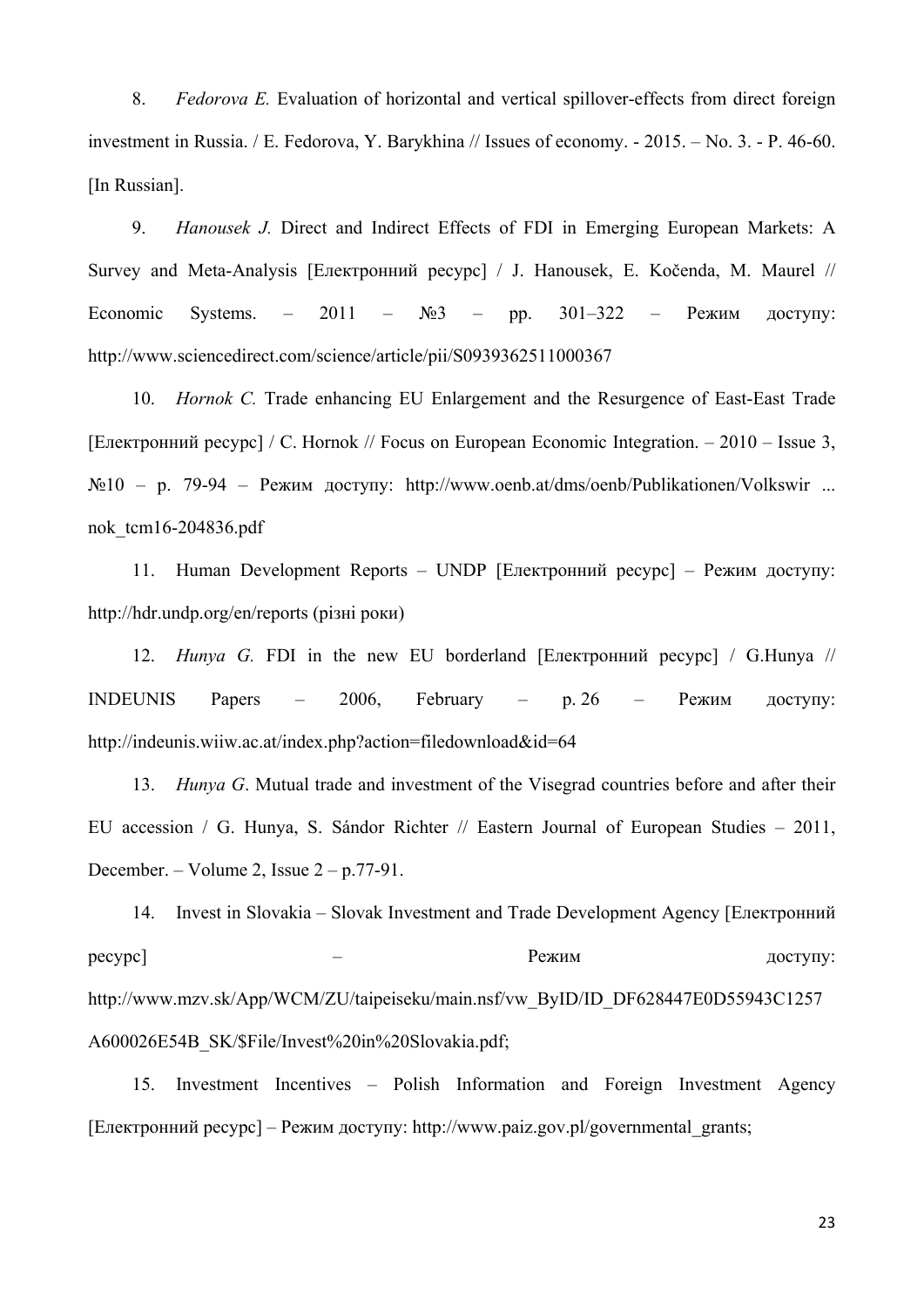16. Investments to Ukraine's economy: status, issues, and needs / A. Rachok, L. Shanghina, V. Yurchyshyn and others. // National Security and Defence. - 2006 – No. 6 - p. 3-52. [In Ukrainian].

17. *Kawecka-Wyrzykowska E.* (ed.) Five years of the EU eastward enlargement. Effects on Visegrad countries: lessons for the future [Електронний ресурс] / E. Kawecka-Wyrzykowska (ed.) // Warsaw School of Economics, 2009 – Режим доступу: http://www.researchgate.net/publication/261975402 Five Years of the EU Eastward Enlargeme nt Effects on Visegrad Countries Lessons for the Future by Elbieta Kawecka-Wyrzykowska.

18. *Landesmann M.* Redirecting the growth model in Central and Eastern Europe: Policy issues / M. Landesmann, V. Gligorov // WIIW, Current Analyses and Forecast – February, 2010. – P.1-22.

19. *Lim S.* How investment promotion affects attracting foreign direct investment: Analytical argument and empirical analyses [Електронний ресурс] / S. Lim // International Business Review. – 2008 – Vol. 17, Issue 1 – pp. 39‐53 – Режим доступу: http://www.sciencedirect.com/science/article/pii/S0969593107001035

20. *Resmini L.* The determinants of foreign direct investment in the CEECs. New evidence from sectoral patterns [Електронний ресурс] / L. Resmini // Economics of Transition. – 2000 – Vol. 8,  $N_2^3$  – pp. 665–689 – Режим доступу: http://onlinelibrary.wiley.com/doi/10.1111/ecot.2000.8.issue-3/issuetoc

21. Taxation and Investment in Czech Republic 2014: Reach, relevance and reliability – Deloitte [Електронний ресурс] – Режим доступу: http://www2.deloitte.com/content/dam/Deloitte/global/Documents/Tax/dttl-tax-czechrepublicguide-2014.pdf;